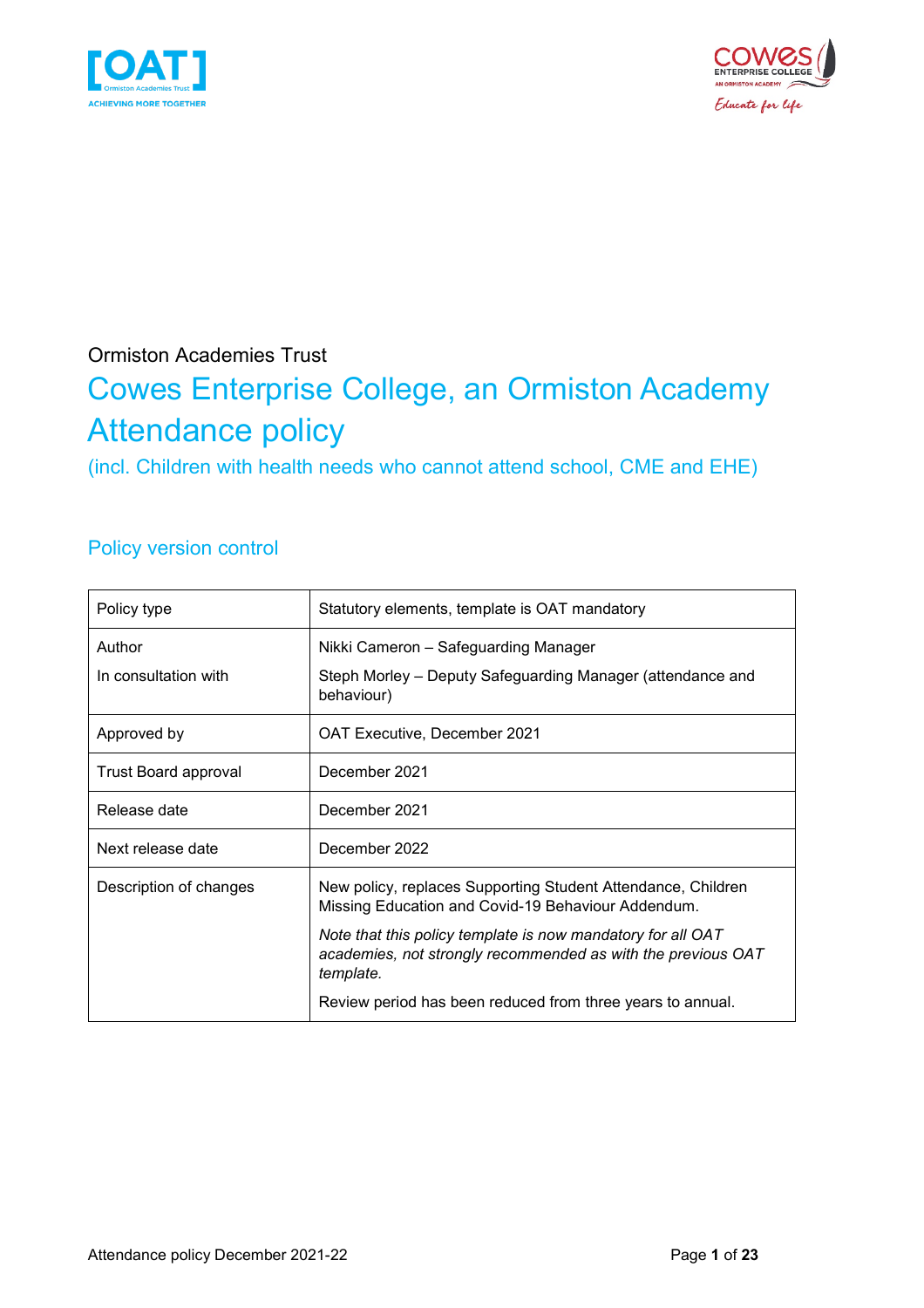



# **Contents**

| 1.     |            |
|--------|------------|
| 2.     |            |
| 2.1.   |            |
| 2.2.   |            |
| 2.3.   |            |
|        |            |
| 3.1.   |            |
| 3.2.   |            |
|        |            |
| 3.3.   |            |
|        |            |
| 4.1.   |            |
| 4.2.   |            |
| 4.3.   |            |
| 4.4.   |            |
|        |            |
| 5.2.   |            |
| 5.3.   |            |
| 6.     |            |
| 6.2.   |            |
| 6.3.   |            |
| 6.4.   |            |
|        |            |
| 7.2.   |            |
| 7.3.   |            |
| 7.4.   |            |
| 7.5.   |            |
| 8.     | $\dots$ 12 |
| 8.11.  |            |
| 8.12.  |            |
| 8.13.  |            |
| 8.14.  |            |
| 8.15.  |            |
| 8.16.  |            |
| 8.17.  |            |
| 9.     |            |
| 9.7.   |            |
| 10.    |            |
| 11.    |            |
| 11.10. |            |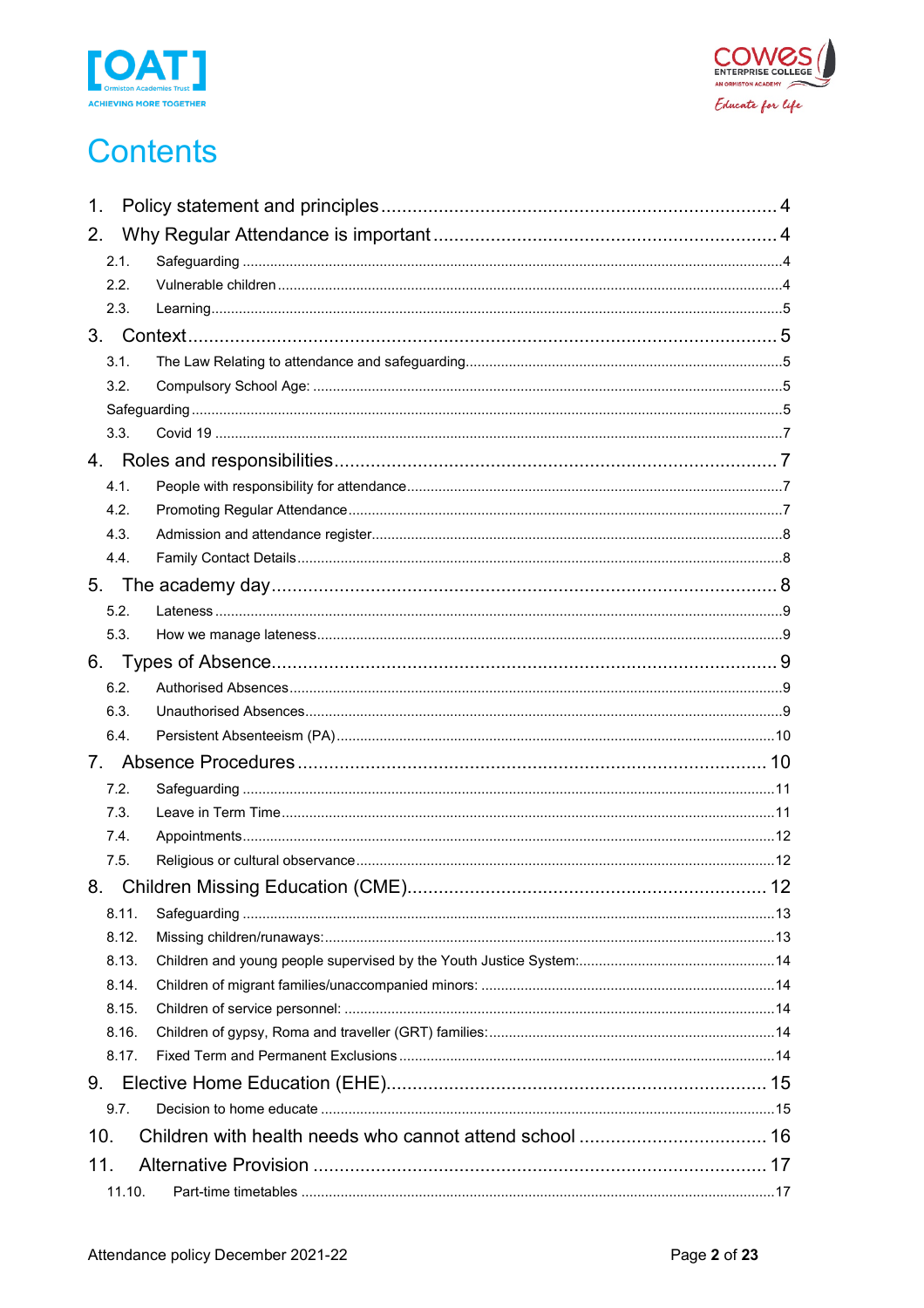

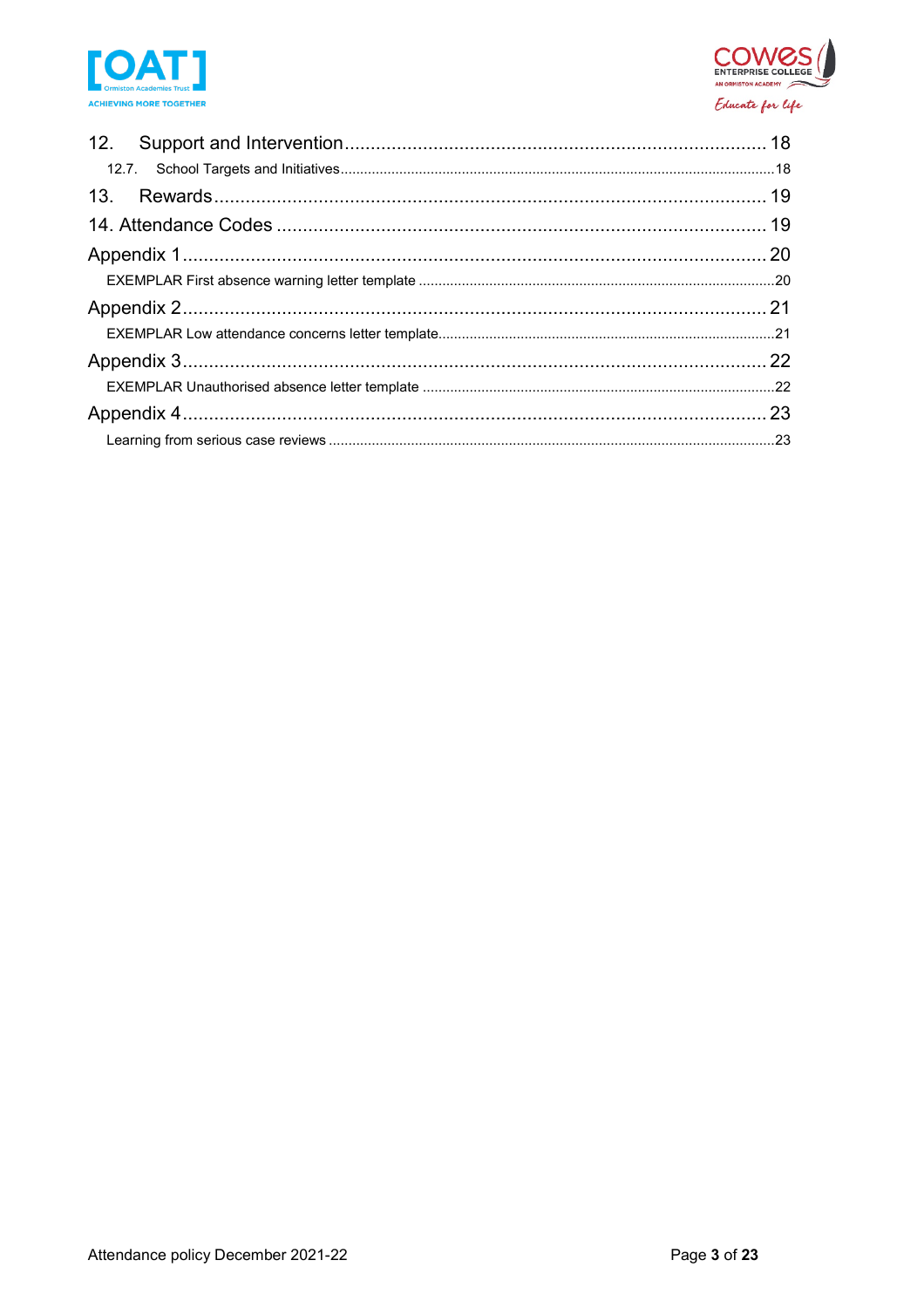



# <span id="page-3-0"></span>1.Policy statement and principles

- 1.1. All academy staff are committed to working with parents and children as the best way to ensure high levels of attendance are achieved and that every child's welfare and life opportunities are promoted.
- 1.2. At Cowes Enterprise College, an Ormiston Academy we aim for an environment which enables and encourages children to enjoy and excel in their education
- 1.3. Regular and punctual attendance is essential for effective learning and children should be at the academy, on time, every day it is open unless the reason for the absence is unavoidable.
- 1.4. Missing out on lessons leaves children vulnerable to falling behind and has safeguarding implications.
- 1.5. Children with poor attendance tend to achieve less in both primary and secondary age groups
- 1.6. The academy will work with the community and partner agencies to:
- **Promote good attendance and reduce absence, including persistent absence**
- Ensure every child has access to the full-time education to which they are entitled
- Act early to address patterns of absence.

# <span id="page-3-1"></span>2.Why Regular Attendance is important

#### <span id="page-3-2"></span>2.1. Safeguarding

- 2.1.1.Safeguarding and promoting the welfare of children is everyone's responsibility and is the number one priority for Ormiston Academies Trust.
- 2.1.2.Difficulties with attendance and lateness may be signs that something is worrying a child and they and/or their family are in need of early help and support.
- 2.1.3.Lack of, or erratic attendance, persistent absence or children missing education are safeguarding issues and must act as a warning sign to a range of concerns including neglect, sexual abuse, child sexual or child criminal exploitation. They may also be an indication of peer -on -peer abuse including bullying and sexual harassment or significant mental ill health concerns. They must not be seen as purely isolated attendance concerns.
- 2.1.4.Where children have or have had a social worker or are in need of safeguarding support, this will inform decisions about attendance issues.
- 2.1.5.Staff will maintain an attitude of 'it could happen here'.
- 2.1.6.More information on safeguarding and the protection of children can be found in the academy's Child Protection and Safeguarding Policy.

#### <span id="page-3-3"></span>2.2. Vulnerable children

2.2.1.It is also important for parents/carers/social workers to let the academy know of any specific vulnerability in relation to their child or home circumstances. If you are uncertain about what would be considered a vulnerability, please contact Mrs Jemma Harding.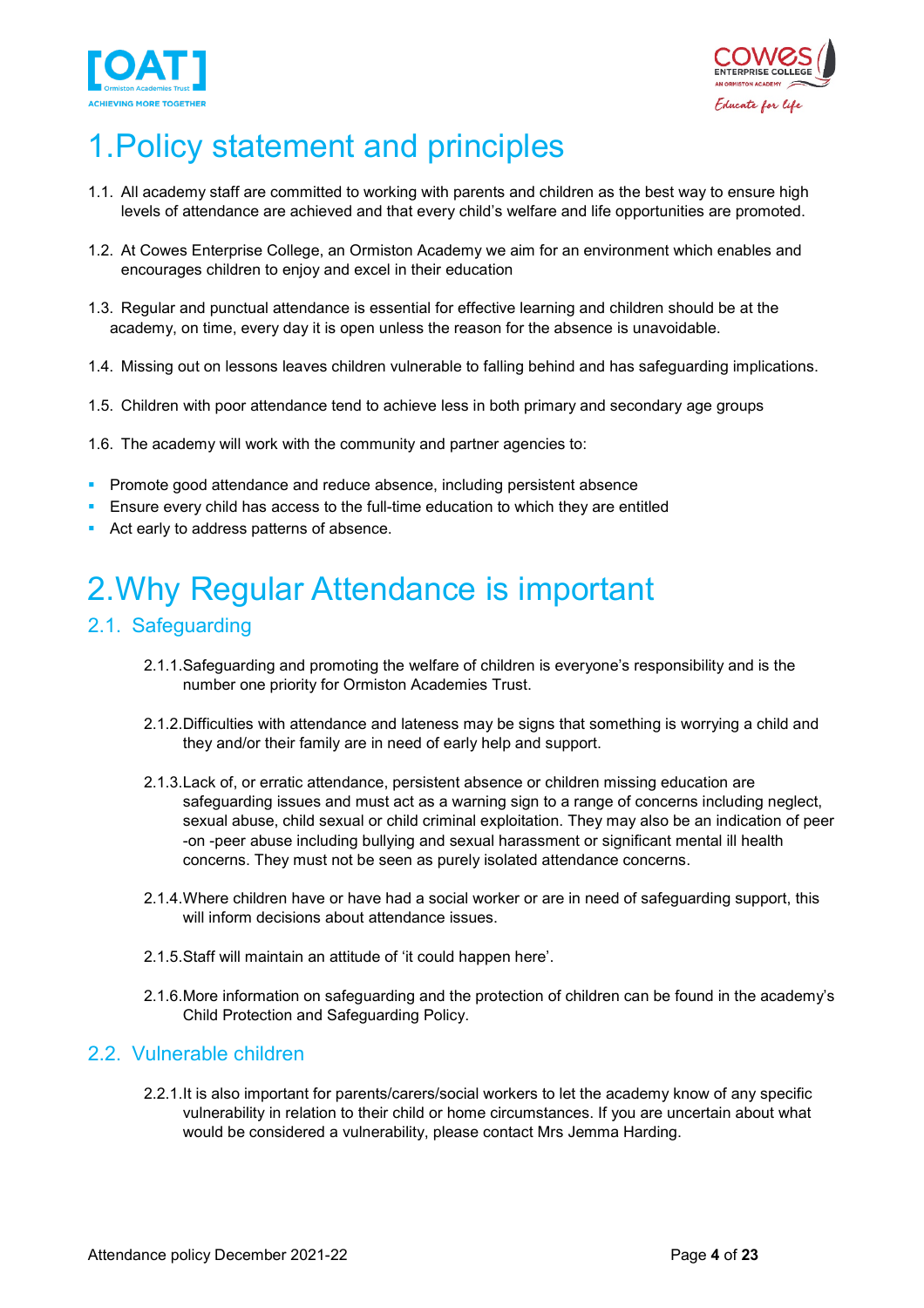



### <span id="page-4-0"></span>2.3. Learning

- 2.3.1. We know from experience and from studies that regular absence and poor punctuality can have a detrimental effect on a child's learning. When a child is absent or arrives late it disrupts teaching routines so may affect the learning not only of that child but also that of others in the same class.
- 2.3.2.Ensuring a child's regular attendance at the academy is a parent/carers legal responsibility and permitting absence from the academy without a good reason constitutes an offence in law and may result in a penalty notice or prosecution.

## <span id="page-4-1"></span>3.Context

#### <span id="page-4-2"></span>3.1. The Law Relating to attendance and safeguarding

3.1.1.Section 7 of the Education Act 1996 states that:

*"the parent of every child of compulsory school age shall cause him/her to receive efficient full time education suitable:*

- *(a) to age, ability and aptitude and*
- *(b) to any special educational needs he/she may have*

*either at school or otherwise"*

#### <span id="page-4-3"></span>3.2. Compulsory School Age:

- 3.2.1.A child must start full-time education once they reach compulsory school age. This is on 31 December, 31 March or 31 August following their fifth birthday - whichever comes first.
- 3.2.2.A child can leave school on the last Friday in June if they will be 16 by the end of the summer holidays. (see attendance coding guide in 'School attendance Guidance for maintained schools, academies, independent schools and local authorities')
- 3.2.3.They must then do one of the following until they're 18:
- $\blacksquare$  stay in full-time education, for example at a college
- **start an apprenticeship or traineeship**
- spend 20 hours or more a week working or volunteering, while in part-time education or training

#### <span id="page-4-4"></span>**Safeguarding**

3.2.4.Section 175 of the Education Act 2002 places a duty on local authorities and governing bodies to have regard to guidance issued by the Secretary of State with regard to safeguarding and promoting the welfare of children and students under the age of 18.

#### *Other relevant guidance/advice*

Keeping Children Safe in Education Sept 2021- statutory guidance for schools Keeping children safe in [education 2021 \(publishing.service.gov.uk\)](https://assets.publishing.service.gov.uk/government/uploads/system/uploads/attachment_data/file/1021914/KCSIE_2021_September_guidance.pdf)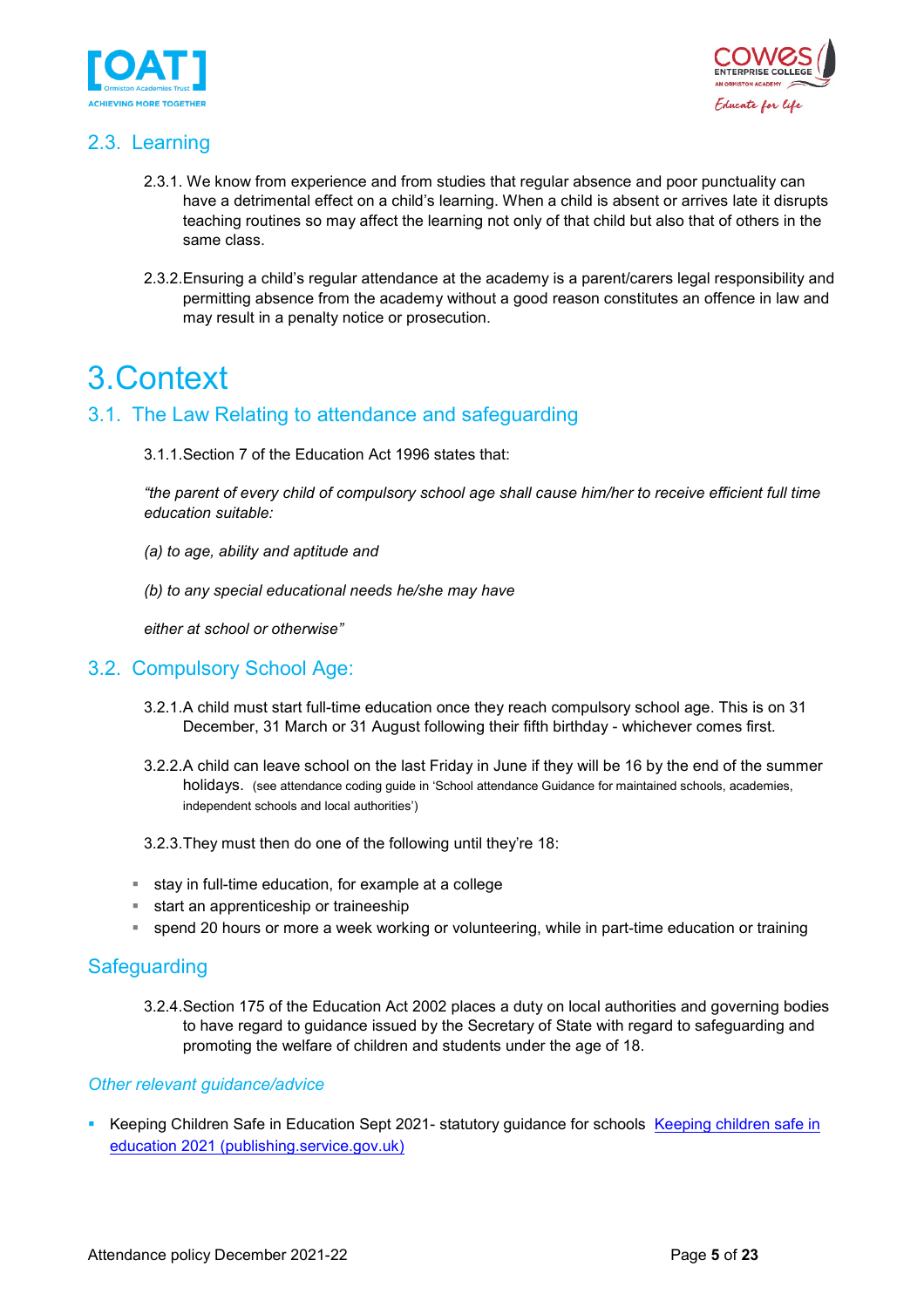



- Working together to safeguard children statutory guidance for safeguarding partners [Working Together](https://assets.publishing.service.gov.uk/government/uploads/system/uploads/attachment_data/file/942454/Working_together_to_safeguard_children_inter_agency_guidance.pdf)  [to Safeguard Children 2018 \(publishing.service.gov.uk\)](https://assets.publishing.service.gov.uk/government/uploads/system/uploads/attachment_data/file/942454/Working_together_to_safeguard_children_inter_agency_guidance.pdf)
- [The Education \(Pupil Registration\) \(England\) Regulations 2006 \(legislation.gov.uk\)](https://www.legislation.gov.uk/uksi/2006/1751/regulation/8/made)
- School attendance main guidance Aug 2020 [School attendance guidance \(publishing.service.gov.uk\)](https://assets.publishing.service.gov.uk/government/uploads/system/uploads/attachment_data/file/907535/School_attendance_guidance_for_2020_to_2021_academic_year.pdf)
- School attendance Covid addendum ongoing updating by DfE check website for latest version Addendum: recording attendance in relation to coronavirus (COVID-19) during the 2021 to 2022 academic year - GOV.UK (www.gov.uk)
- Looked After Children Promoting the education of looked-after children and previously looked-after [children \(publishing.service.gov.uk\)](https://assets.publishing.service.gov.uk/government/uploads/system/uploads/attachment_data/file/683556/Promoting_the_education_of_looked-after_children_and_previously_looked-after_children.pdf)
- Ensuring a good education for children who cannot attend school because of health needs Statutory guidance for local authorities January 2013 [Additional health needs guidance \(publishing.service.gov.uk\)](https://assets.publishing.service.gov.uk/government/uploads/system/uploads/attachment_data/file/941900/health_needs_guidance_accessible.pdf)
- Children Missing Education Statutory Guidance for Local Authorities Sept 2016 [Stat guidance template](https://assets.publishing.service.gov.uk/government/uploads/system/uploads/attachment_data/file/550416/Children_Missing_Education_-_statutory_guidance.pdf)  [\(publishing.service.gov.uk\)](https://assets.publishing.service.gov.uk/government/uploads/system/uploads/attachment_data/file/550416/Children_Missing_Education_-_statutory_guidance.pdf)
- Gypsy, Roma and Traveller Children Gypsy, Roma and Traveller pupils: supporting access to education - Case study - [GOV.UK \(www.gov.uk\)](https://www.gov.uk/government/case-studies/gypsy-roma-and-traveller-pupils-supporting-access-to-education)
- General information and advice for academies can also be found in the Government's publication Missing Children and Adults - [A cross government strategy \(publishing.service.gov.uk\)](https://assets.publishing.service.gov.uk/government/uploads/system/uploads/attachment_data/file/117793/missing-persons-strategy.pdf)
- Statutory Guidance on Children who run away or go missing from home or care Statutory guidance on children who run [away or go missing from home or care \(publishing.service.gov.uk\)](https://assets.publishing.service.gov.uk/government/uploads/system/uploads/attachment_data/file/307867/Statutory_Guidance_-_Missing_from_care__3_.pdf)
- Child sexual exploitation: Definition and a guide for practitioners, local leaders and decision makers working to protect children from child sexual exploitation [Department for Education](https://assets.publishing.service.gov.uk/government/uploads/system/uploads/attachment_data/file/591903/CSE_Guidance_Core_Document_13.02.2017.pdf)  [\(publishing.service.gov.uk\)](https://assets.publishing.service.gov.uk/government/uploads/system/uploads/attachment_data/file/591903/CSE_Guidance_Core_Document_13.02.2017.pdf)
- **NSPCC** [Protecting children from sexual exploitation | NSPCC Learning](https://learning.nspcc.org.uk/child-abuse-and-neglect/child-sexual-exploitation)
- Elective home education guidance for local authorities April 2019 [Elective home education: departmental](https://assets.publishing.service.gov.uk/government/uploads/system/uploads/attachment_data/file/791527/Elective_home_education_gudiance_for_LAv2.0.pdf)  [guidance for local authorities \(publishing.service.gov.uk\)](https://assets.publishing.service.gov.uk/government/uploads/system/uploads/attachment_data/file/791527/Elective_home_education_gudiance_for_LAv2.0.pdf)
- Elective home education a guide for parents April 2019 Elective home education: guide for parents [\(publishing.service.gov.uk\)](https://assets.publishing.service.gov.uk/government/uploads/system/uploads/attachment_data/file/791528/EHE_guidance_for_parentsafterconsultationv2.2.pdf)
- **-** Alternative Provision Statutory guidance for local authorities Jan 2013 Alternative Provision statutory [guidance for loval authorities \(publishing.service.gov.uk\)](https://assets.publishing.service.gov.uk/government/uploads/system/uploads/attachment_data/file/942014/alternative_provision_statutory_guidance_accessible.pdf)
- Additional LA contacts:
	- **IOW LSCB**
	- **IOW Education and Inclusion**
	- Related academy policies
- **Child Protection and Safeguarding**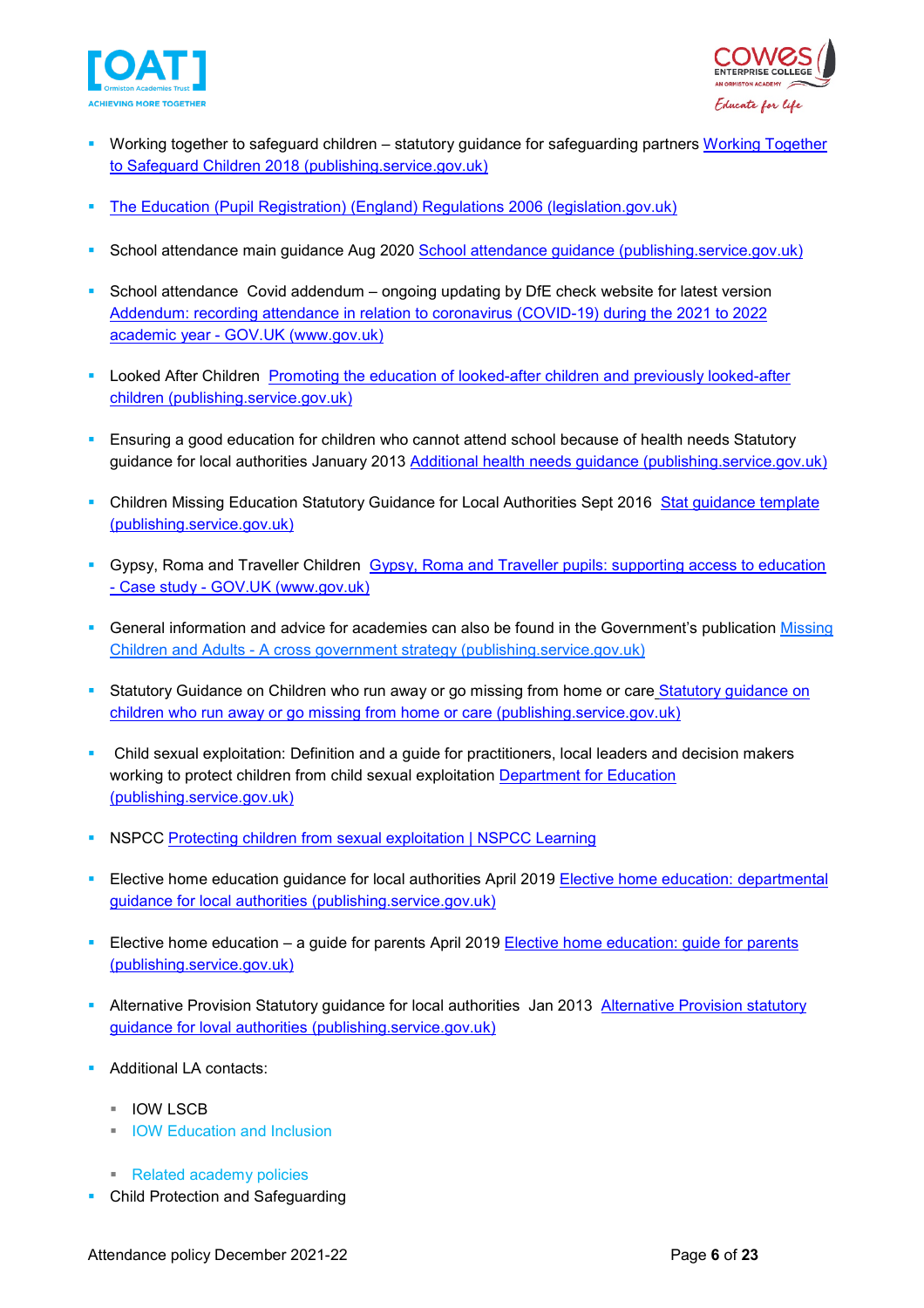



- **Admissions**
- **Exclusion**
- **Anti-bullying**
- **Behaviour for learning**
- **Supporting Children with Medical Needs**
- **Special Educational Needs and Disabilities (SEND)**

### <span id="page-6-0"></span>3.3. Covid 19

3.3.1.Government advice is constantly being updated. The academy will follow all local and national government advice and guidance and adapt procedures as required.

# <span id="page-6-1"></span>4.Roles and responsibilities

### <span id="page-6-2"></span>4.1. People with responsibility for attendance

| <b>Role</b>                                                                                    | <b>Name</b>          | <b>Contact details</b>   |
|------------------------------------------------------------------------------------------------|----------------------|--------------------------|
| Principal                                                                                      | <b>Rachel Kitley</b> | rkitley@cowesec.org      |
| Academy Attendance Lead                                                                        | Jemma Harding        | jharding@cowesec.org     |
| Academy Attendance Officer                                                                     | Karen Jupe           | kjupe@cowesec.org        |
| Designated Safeguarding Lead                                                                   | Jemma Harding        | jharding@cowesec.org     |
| Academy SENCo                                                                                  | Lisa Pitman          | lpitman@cowesec.org      |
| Academy LAC Coordinator                                                                        | Jemma Harding        | jharding@cowesec.org     |
| Local authority named officer<br>for SEND                                                      | James Ranson         | James.ranson@iow.gov.uk  |
| Local authority named officer<br>for the education of children<br>with additional health needs |                      |                          |
| Local authority named officer<br>for elective home education                                   | Louise Tatton        | Louise.tatton@iow.gov.uk |

### <span id="page-6-3"></span>4.2. Promoting Regular Attendance

- 4.2.1.Helping to create a pattern of regular attendance is everybody's responsibility parents/carers/social workers, children and all members of academy staff.
- 4.2.2.To help us all to focus on this we will:

Provide parents / carers with details on attendance in data reports

- Celebrate good attendance by displaying individual and class achievements;
- Reward good or improving attendance through class competitions, certificates and outings/events;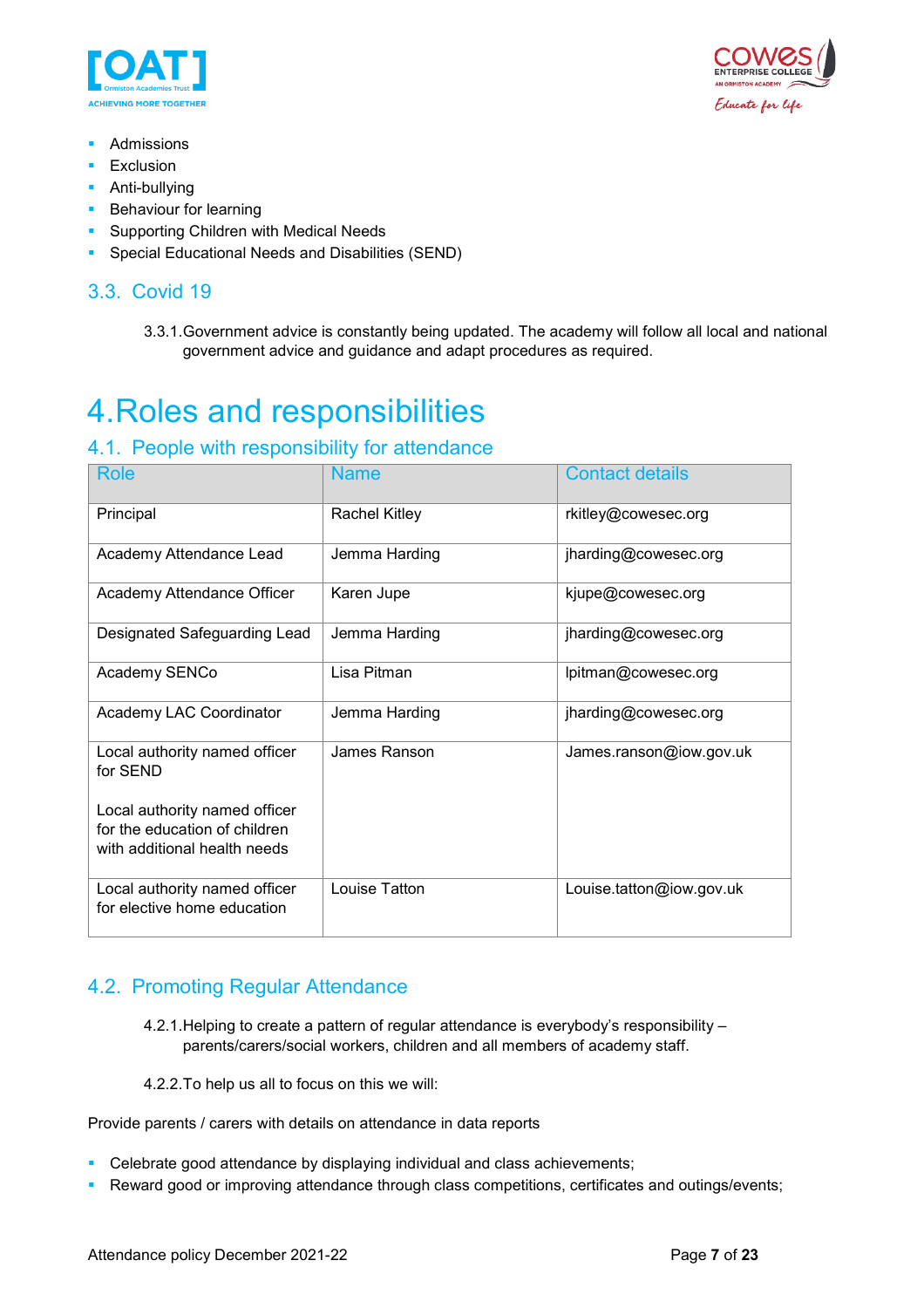



 Work with parents whose children's attendance has become a cause for concern to support them in improving attendance to school.

### <span id="page-7-0"></span>4.3. Admission and attendance register

- 4.3.1.The academy will keep an admission register and attendance register. The contents of which includes:
- All children on roll at the academy
- All children's personal details including full legal name
- At least two, and preferably three, telephone numbers for different trusted adults
- **The date of admission (or re-admission)**
- **Information regarding parents and carers**
- Details of the school last attended.
	- 4.3.2.The academy will enter children on the admissions register at the beginning of the first day on which it has been agreed by the academy that the child will start, or the day that the academy has been notified that the child will attend the academy.
	- 4.3.3.The academy will take and submit the attendance register at the start of the first session of each academy day and once during the second session. This will be done within the first 10 minutes.
	- 4.3.4.On each occasion, we will record children's attendance using the national codes. (For details of current national attendance codes see School attendance guidance [School attendance](https://assets.publishing.service.gov.uk/government/uploads/system/uploads/attachment_data/file/907535/School_attendance_guidance_for_2020_to_2021_academic_year.pdf)  [guidance \(publishing.service.gov.uk\)](https://assets.publishing.service.gov.uk/government/uploads/system/uploads/attachment_data/file/907535/School_attendance_guidance_for_2020_to_2021_academic_year.pdf)
	- 4.3.5.Children will be marked absent if they were not in the academy during the period when the register is open.

#### <span id="page-7-1"></span>4.4. Family Contact Details

4.4.1.In order to allow us to safeguard children it is important that parents and carers provide the academy with their current contact details and provide at least three other contact numbers of trusted adults in case of emergency.

### <span id="page-7-2"></span>5.The academy day

- 5.1.1.The school day starts at 8.30am and we expect your child to be in class at that time. They should be in the academy and outside their tutor classroom by 8.25am.
- 5.1.2.Registers are marked by 8.31am 12.46pm and your child will receive a 'late' mark if they are not in their classroom by that time.
- 5.1.3.At 9am the registers will be closed. If your child arrives after that time, they will receive an unauthorised absence mark that shows them to be on site but not counted as a present for statistical / legal purposes.
- 5.1.4 Children arriving late to the academy should report to reception where *a member of the Inclusion team will take their name and reason for lateness and cade the registers accordingly. A text will be sent to parents confirming number of minutes late that their child has arrived to school. Any further follow up for lateness will be actioned accordingly.*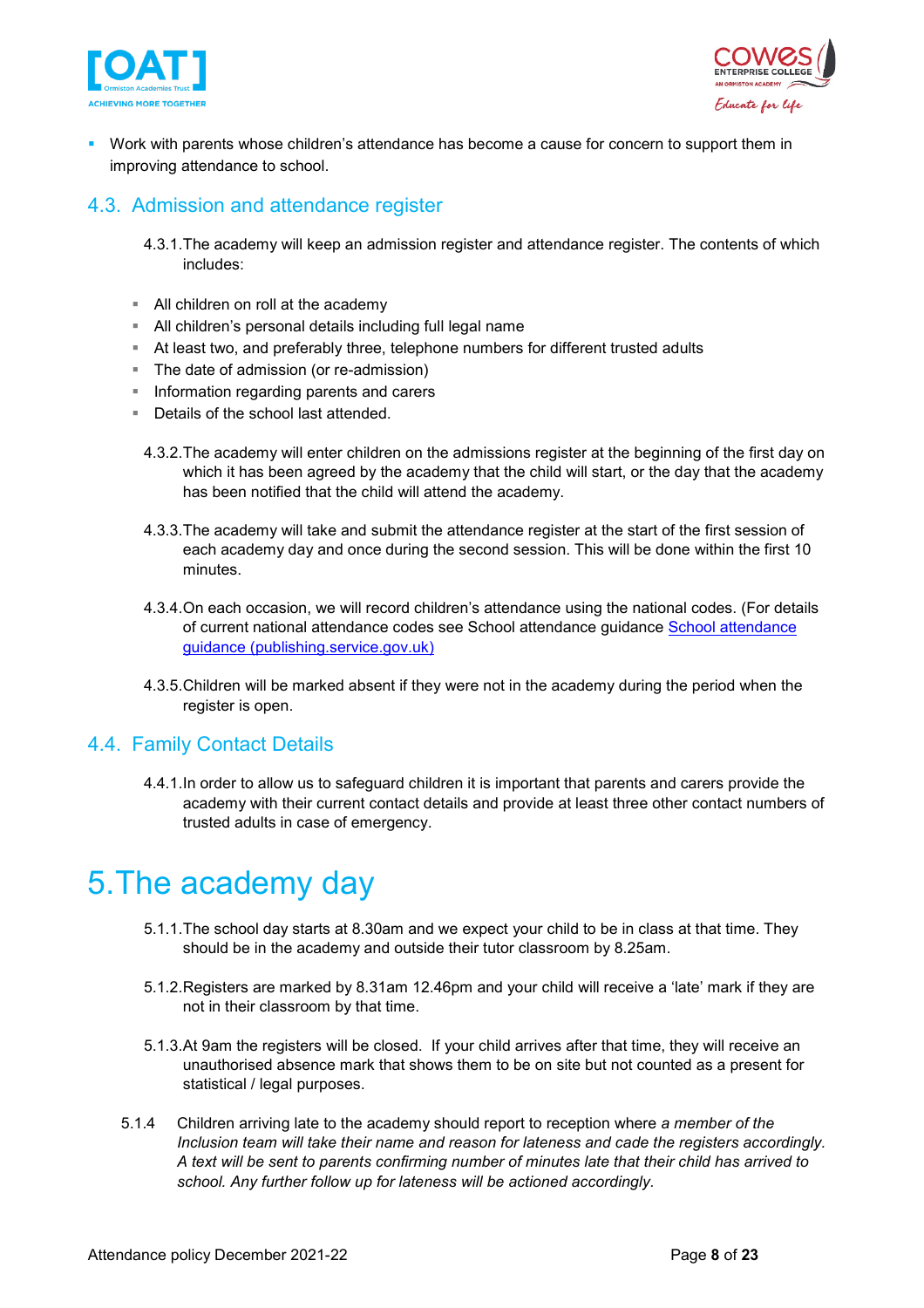



#### <span id="page-8-0"></span>5.2. Lateness

5.2.1.Poor punctuality is not acceptable. If a child misses the start of the day they can miss work and do not spend time with their class teacher getting vital information / instructions and news for the day. Late arriving children also disrupt lessons. It can also be embarrassing for the child; this can encourage absence.

#### <span id="page-8-1"></span>5.3. How we manage lateness

5.3.1.If your child has a persistent late record, you will be asked to meet with the Academy FLA to discuss and seek a resolution to the problem, but you can approach us at any time if you are having problems getting your child to school on time.

## <span id="page-8-2"></span>6.Types of Absence

6.1. Every half-day absence from school has to be classified by the academy (not by the parents), as either **authorised** or **unauthorised**. This is why information about the cause of any absence is always required, preferably in writing.

#### <span id="page-8-3"></span>6.2. Authorised Absences

6.2.1.An authorised absence is where the academy has either given permission in advance for the child to be absent or where an explanation offered is accepted as satisfactory justification for absence.

6.2.2.Absence may generally be authorised for the following reasons:

- Illness, medical or dental appointments for which the academy has granted leave (appointments should be made outside the academy day where possible)
- Unavoidable cause (which is expected to be an emergency and unavoidable)
- **Days of religious or cultural observance for which the academy has granted leave**
- Traveller child travelling for the purposes of parents' employment which has been agreed with the academy
- Other exceptional circumstances at the discretion of the principal i.e. funerals, weddings (see section 7.3 below for further information).

#### <span id="page-8-4"></span>6.3. Unauthorised Absences

6.3.1.An unauthorised absence is where either no explanation has been given for the child's absence or where the explanation offered is not considered acceptable by the academy

6.3.2.This includes:

- Parents/carers keeping children from attending the academy unnecessarily or without reason
- **Parents / carers keeping children off school to assist with translation**
- Absences which have not been properly explained
- Children who arrive at school too late to get a late mark i.e. after registers have closed (see section 5 above for times)
- Shopping, looking after other children or birthdays
- Day trips and holidays in term time which have not been agreed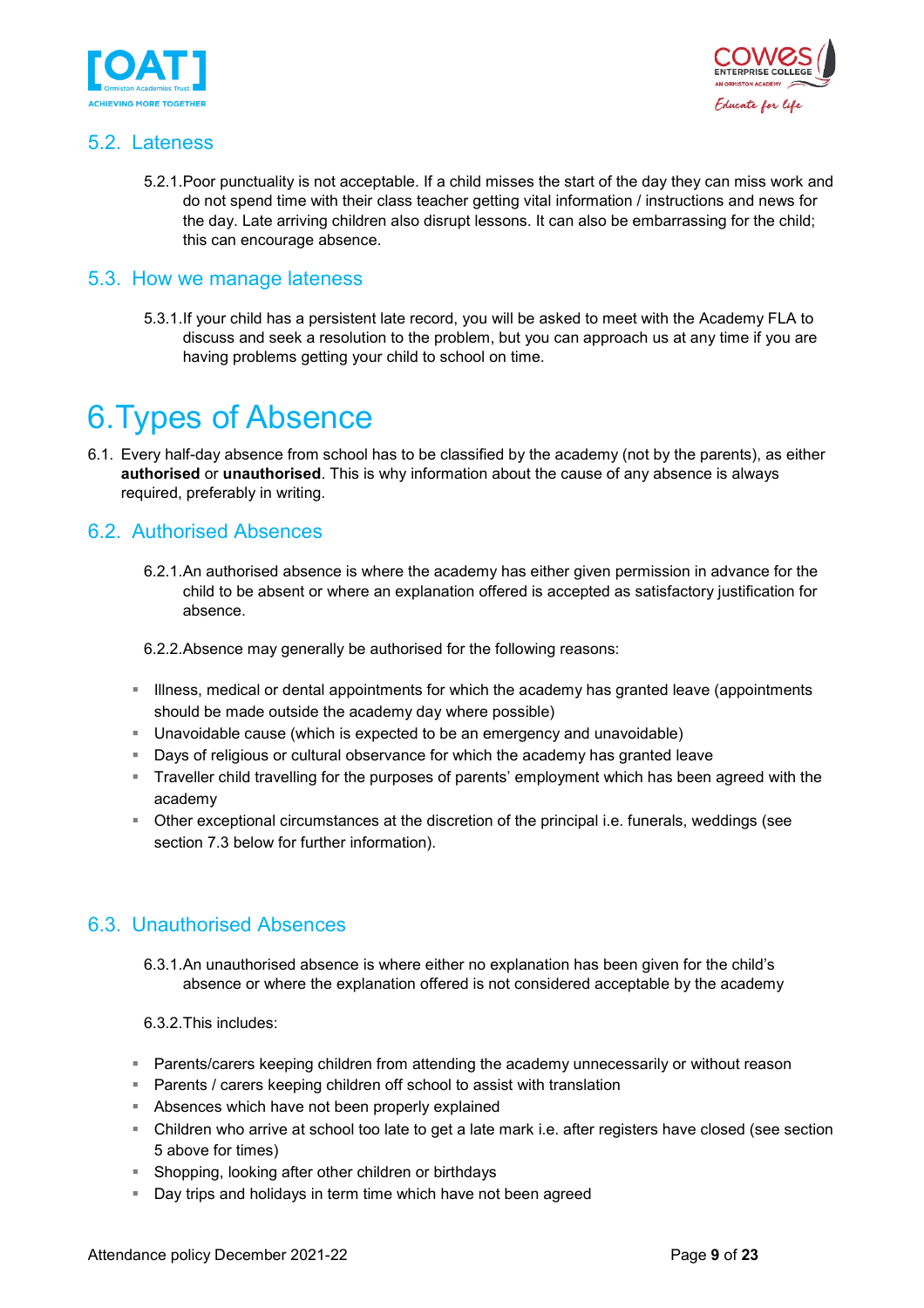



- Leaving the academy without permission during the school day (truancy)
	- 6.3.3.If an absence is recorded as unauthorised and absence is causing a concern the academy may refer this to the Local Authority's Education Service at any point. (Processes for CME are listed in section 8 below)
	- 6.3.4.The Local Authority can use various sanctions to promote regular attendance such as issuing a Penalty Notice Fine or initiate court proceedings.
	- 6.3.5.Whilst any child may be absent sometimes, it can be that they are reluctant to attend or there are safeguarding concerns
	- 6.3.6. Any problems with regular absence are best sorted out between the academy and the parents/carers and the child.

#### <span id="page-9-0"></span>6.4. Persistent Absenteeism (PA)

- 6.4.1.A child is considered to be a 'persistent absentee' (PA) if they miss 10% or more of their schooling across the school year for **whatever reason**.
- 6.4.2. Any case that is seen to have reached the PA threshold or is at risk of moving towards that level is given priority and you will be informed of this immediately.
- 6.4.3.PA children are tracked and monitored carefully and we also combine this with academic mentoring where absence affects attainment.

All our PA children and their parents/carers will be supported through an action plan. The plan may include working with the education and Inclusion service and may involve the allocation of additional support through a mentor, and any further identified need of support as appropriate.

- 6.4.4.All PA cases are also automatically made known to LA Education and Inclusion and the Attendance and Inclusion teams at the academy.
- 6.4.5.If your child has, or is at risk of, reaching the threshold for PA, you will be asked to provide evidence for any future absence. This may be medical evidence for illness which can be in the form of prescriptions, medicine packaging or hospital letters.

## <span id="page-9-1"></span>7. Absence Procedures

- 7.1. If your child is absent you must:
- Contact us as early as possible and at the latest by 08.00am on every day of absence and give an expected return date.
- You can contact us via 01983 203103 on a daily basis
- **Call every day thereafter to advise school of your child's progress.**
- Send a note in on the first day they return with an explanation of the absence  $-$  you must do this even if you have already telephoned us;
	- or, you can call into the academy and report to reception, who may arrange for a member of staff to speak with you.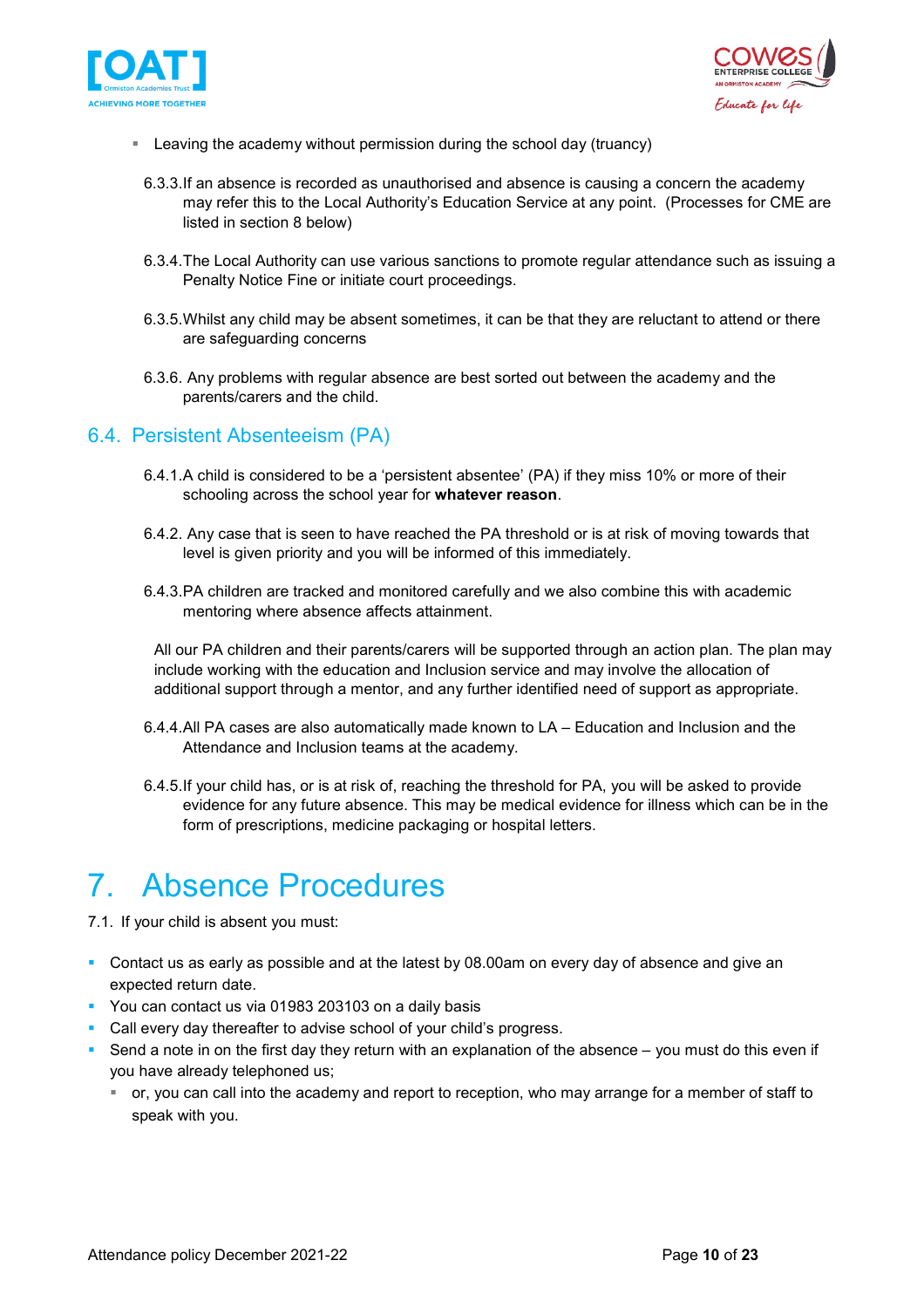



### <span id="page-10-0"></span>7.2. Safeguarding

- 7.2.1. To ensure that a child is safe and well, and to understand the reason for absence so that it can be recorded with the correct code on the register, any unexplained absences will be followed up immediately.
- 7.2.2. The senior leader with responsibility for attendance, liaising with the DSL, will ensure that children who are vulnerable are prioritised for contact. A written risk assessment will be put in place to determine the type and frequency of safe and well checks that are needed and actions to be taken including referrals to Multi Agency Support Hub (MASH) and the police if required.
- 7.2.3. Therefore,if your child is absent we will:
- **Telephone, text or email you by 10.30am on the first day if we have not heard from you with a** reason for your child's absence. We may need to speak to your child to ascertain that they are safe and well.
- Follow up with a text message to any parents/carers whom the academy are unable to contact via telephone by 10.30am
- **If necessary we may visit the home on the same day if there is continued lack of contact, to carry** out a safe and well check on the child
- 7.2.4 We may contact the police and/ or local authority staff to assist with safe and well checks, particularly if there are additional safeguarding or welfare concerns.

#### *Following up*

- Invite you in to discuss the situation with our Attendance Officer and/or Pastoral Leaders/ Assistant Principal if absences persist.
- Refer the matter to the LA if attendance moves below 90%.

#### <span id="page-10-1"></span>7.3. Leave in Term Time

- 7.3.1. There is no entitlement in law for any leave of absence from the academy in term time.
- 7.3.2. Taking leave in term time will affect your child's education as much as any other absence and we expect parents to help us by not taking children away in term time.
- 7.3.3. We require parents to observe the term times of the academy. All applications for a leave of absence must be made in advance to the principal and will only be considered if there are exceptional circumstances.
- 7.3.4. If the academy grants a leave request, we will determine the length of time that the child can be away from the academy. We do not have the discretion to authorise holidays during term time.
- 7.3.5. In making a decision, the school will consider the circumstances of each application individually, including any previous pattern of leave in term time.
- 7.3.6. Any period of leave taken without the agreement of the school, or in excess of that agreed, will be classed as unauthorised and may attract sanctions such as a penalty notice. (academy to add details of fines if appropriate)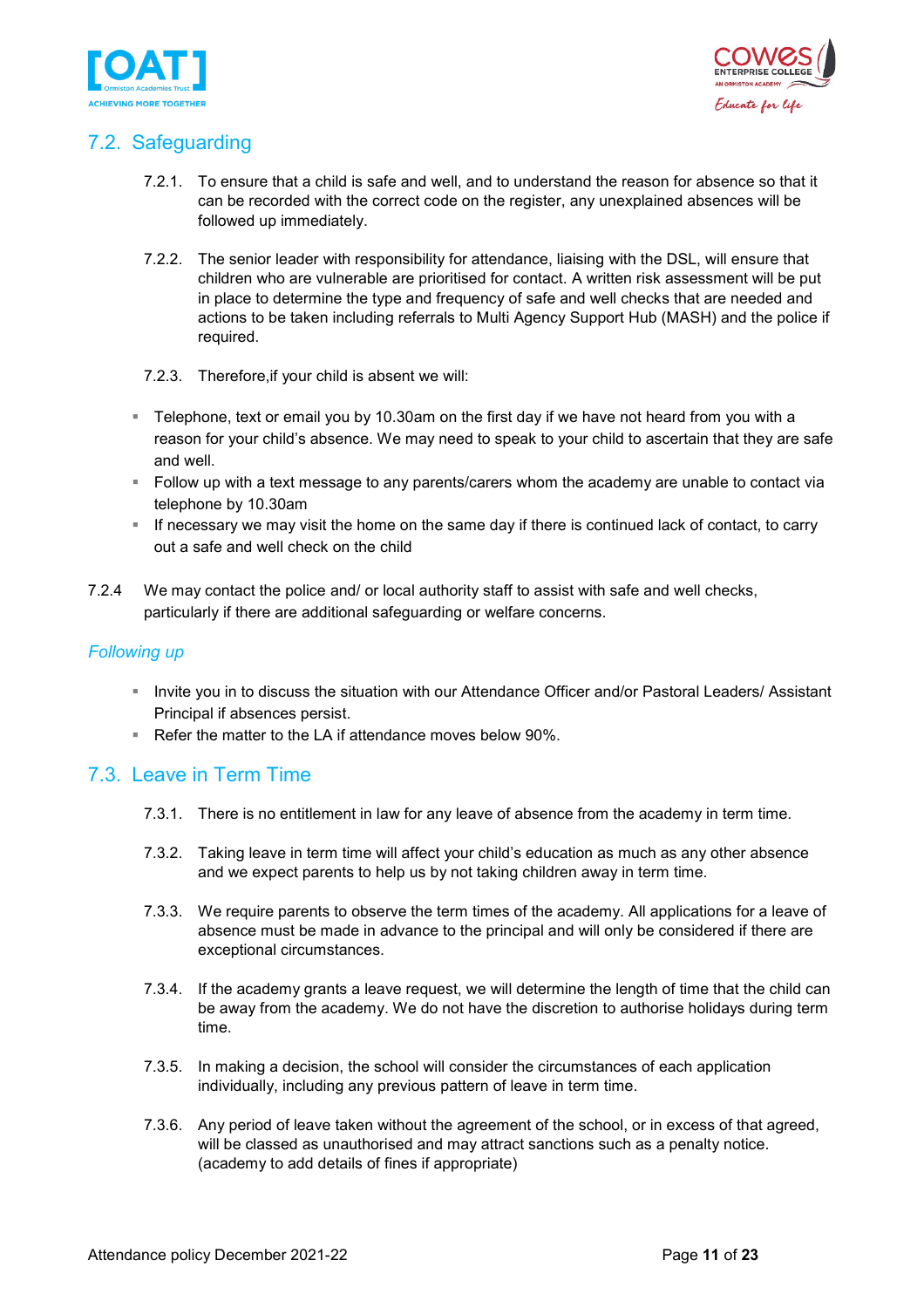



- 7.3.7. Each request for absence under an exceptional circumstance category will be considered individually.
- 7.3.8. When making the decision the following factors may be considered:
- **The amount of time requested**
- **The age of the child**
- The child's general absence/attendance record
- **Proximity to internal or external test/examinations**
- **Length of the proposed leave**
- Child's capacity to catch up any work missed
- Childs educational needs
- General welfare of the child
- Circumstances of the request
- Purpose of the leave
- **Frequency of the activity, and**
- **When the request was made.**
- When leave of absence has been granted, the absence will be recorded as authorised, using the appropriate register symbol.

#### <span id="page-11-0"></span>7.4. Appointments

- 7.4.1. As far as possible, medical and dental appointments should be made outside of the academy day. Where this is not possible, a note and appointment card should be sent to the academy prior to the appointment.
- 7.4.2. Children must attend the academy before and after the appointment wherever possible. If the appointment requires the child to leave during the day, they must follow the academy's signing out procedure.
- 7.4.3. Should a child arrive late to the academy, following an appointment, they should report to reception where the student will be marked into school with the appropriate mark.

#### <span id="page-11-1"></span>7.5. Religious or cultural observance

7.5.1. Parents must inform the academy in advance if absences are required for days of religious observance. The academy will authorise absences where a reasonable request is made. Parents should inform the academy PRIOR to any absence due to religious observance.

## <span id="page-11-2"></span>8. Children Missing Education (CME)

- Children Missing Education Statutory Guidance for Local Authorities Sept 2016 Stat guidance template [\(publishing.service.gov.uk\)](https://assets.publishing.service.gov.uk/government/uploads/system/uploads/attachment_data/file/550416/Children_Missing_Education_-_statutory_guidance.pdf)
- 8.1. The Local Authority (LA) officers with responsibility for CME are IOW Council Education and Inclusion service.
- 8.2. For the purpose of this policy, a CME is defined as a child or young person of compulsory school age who is not attending school, not placed in alternative provision by an LA, and who is not receiving a suitable education elsewhere.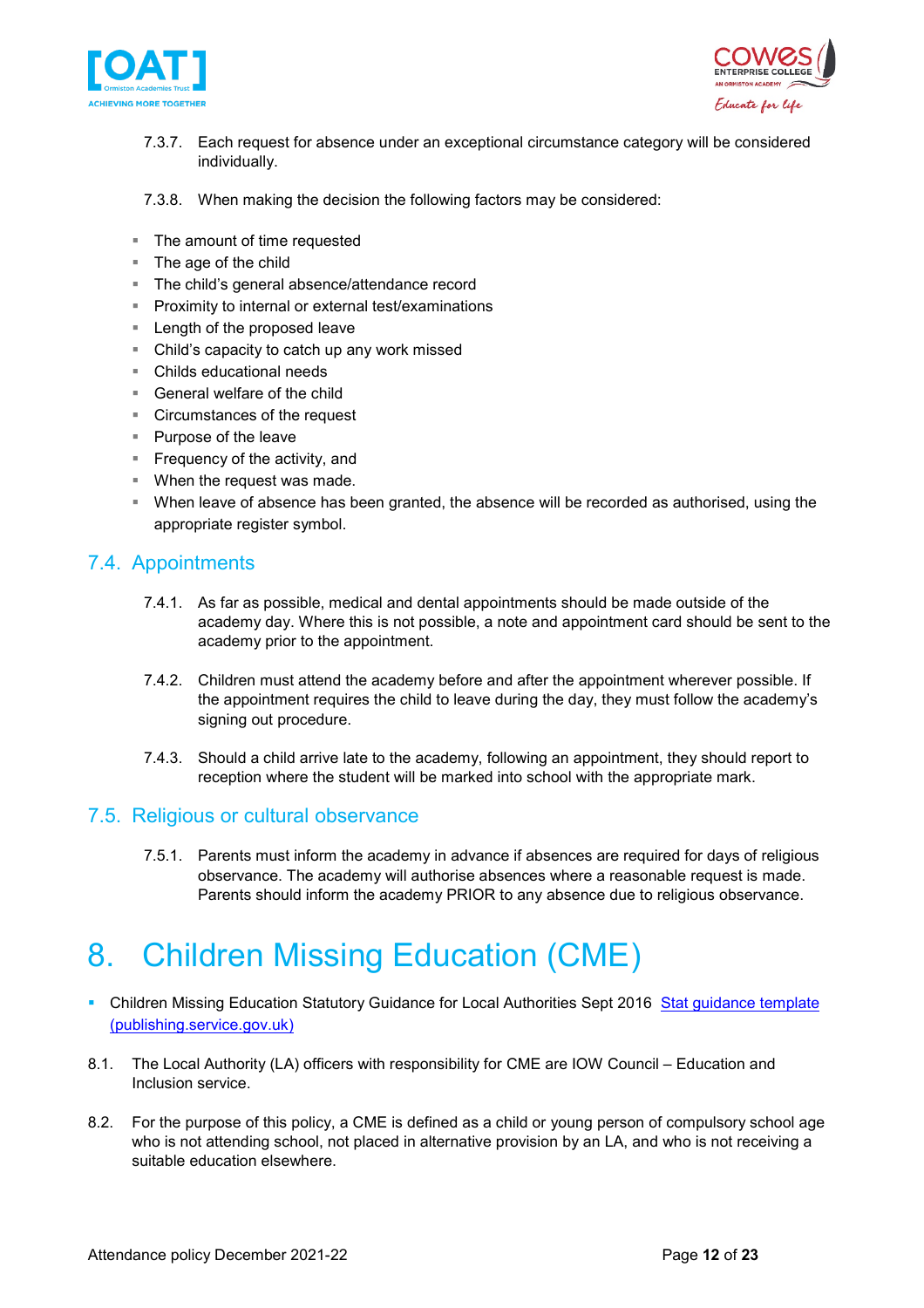



- 8.3. This definition also includes children who are receiving an education, but one that is not suitable; this could include children who are not receiving full-time education suitable to their needs, e.g., age, ability, aptitude, special educational needs and disabilities (SEND).
- 8.4. Children who go missing from education are at significant risk of underachieving, being victims of harm, exploitation or radicalisation and becoming NEET (not in education, employment or training)
- 8.5. Children who are already known to children's social care, who are on a child in need or child protection plan or in the care of the local authority are additionally vulnerable and in need of robust protection.
- 8.6. Where a child has not returned to the academy for ten days after an authorised absence or is absent from the academy without authorisation for twenty consecutive school days the child can be removed from the admission register, **but only** if the academy and the local authority have failed, after jointly making reasonable enquiries, to establish the whereabouts of the child. Records of all checks must be kept on the child's file. Taking a child off roll must be seen as a last resort.
- 8.7. This only applies if the academy does not have reasonable grounds to believe that the child is unable to attend because of sickness or unavoidable causes
- 8.8. Before removing a child from the register the academy will make reasonable enquiries, with the local authority, to ascertain the whereabouts of the child, being compliant with GDPR, which could include:
- Making contact with the parent, relatives and neighbours, using known contact details.
- Checking with agencies known to be involved with family
- Checking with the local authority and school from which child moved originally, if known
- Checking with any local authority and school to which a child may have moved
- Checking with the local authority where the child lives, if different from the academy's location
- Making home visit(s), and if appropriate, make enquiries with neighbours and relatives
- 8.9. All home visits will be risk assessed before being carried out
- 8.10. The academy will treat each case on its individual merits and use their judgement, ensuring they have taken into account all of the facts.

#### <span id="page-12-0"></span>8.11. Safeguarding

- 8.11.1. For children at risk of harm or neglect:
- 8.11.2. The DSL will ensure the academy response to identifying children missing from education supports identifying potential abuse or exploitation and also prevents them going missing in the future
- 8.11.3. The academy will follow local child protection procedures.
- 8.11.4. However, if a child is in immediate danger or at risk of harm, a referral will be made immediately to children's social care Multi-Agency Safeguarding Hub (MASH) and the police as per the academy's safeguarding procedures.

#### <span id="page-12-1"></span>8.12. Missing children/runaways:

8.12.1. The local authority lead person responsible for children missing from home or care is Rachael Williams – IOW Education and Inclusion.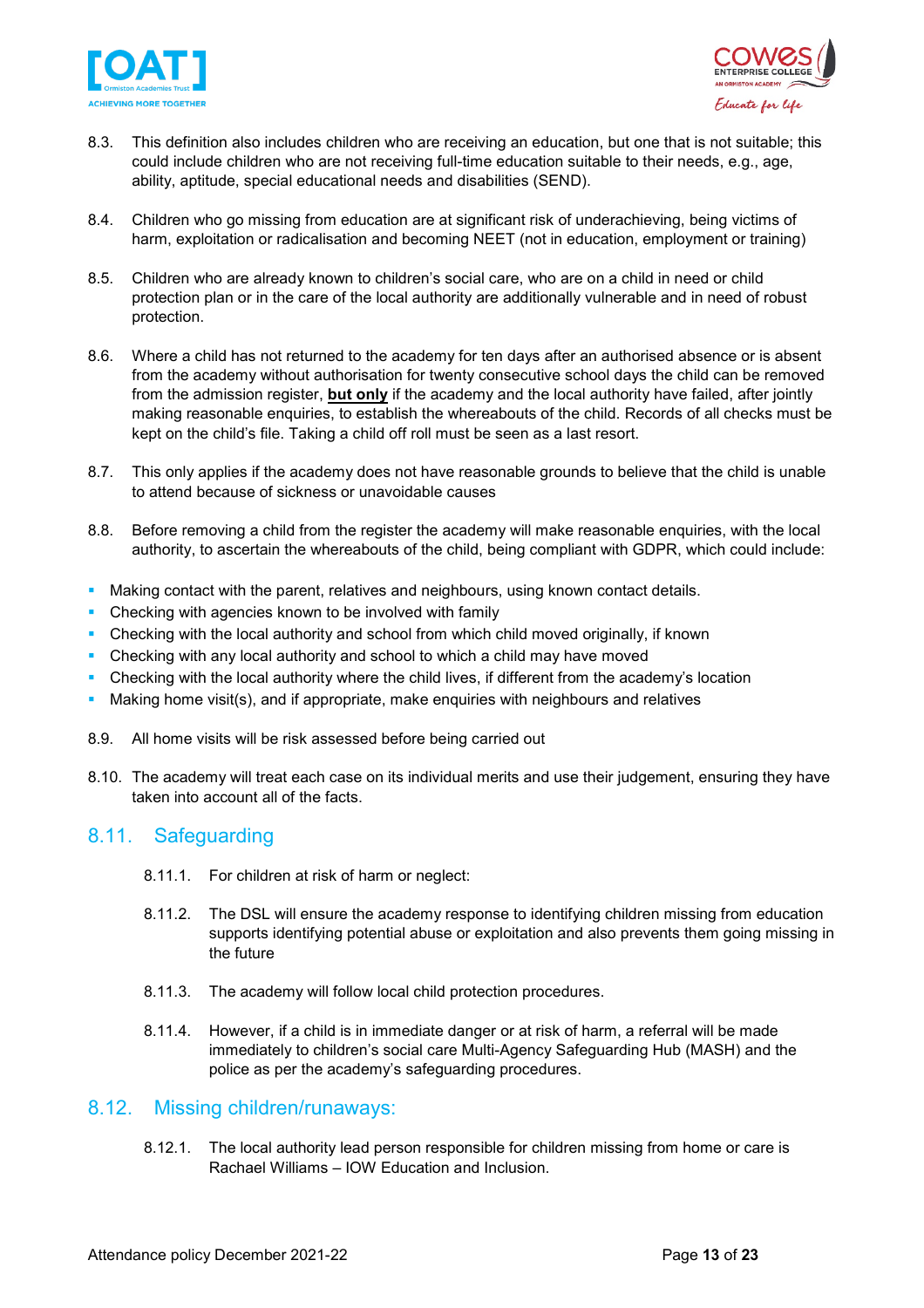



8.12.2. Should the academy suspect a child has gone missing/run away, the DSL will ensure the academy's child protection procedures are followed and the police and MASH are contacted.

#### <span id="page-13-0"></span>8.13. Children and young people supervised by the Youth Justice System:

- 8.13.1. LA youth offending teams are responsible for supervising children (aged 8 to 18).
- 8.13.2. Where a child is registered at the academy prior to custody, the academy will keep the place open for their return.

#### <span id="page-13-1"></span>8.14. Children of migrant families/unaccompanied minors:

- 8.14.1. There is an increased risk of a child missing education if they are part of a new migrant family who may not yet have settled into a fixed address or may have arrived in to an LA area without the authority becoming aware.
- 8.14.2. If the academy becomes aware of such families, they will notify the LA immediately

#### <span id="page-13-2"></span>8.15. Children of service personnel:

- 8.15.1. If the academy is concerned about the continuity of education for a child leaving the academy, the attendance officer will contact the Ministry of Defence: Children's Education Advisory Service (CEAS) for advice
- 8.15.2. The most effective way to contact the CEAS team is via email: [DCYP-CEAS-](mailto:DCYP-CEAS-Enquiries@mod.gov.uk)[Enquiries@mod.gov.uk](mailto:DCYP-CEAS-Enquiries@mod.gov.uk) CEAS helpline: 01980 618244 or 94344 8244

#### <span id="page-13-3"></span>8.16. Children of gypsy, Roma and traveller (GRT) families:

8.16.1. When a GRT child leaves the academy without naming their next destination school, the academy attendance officer will contact the LA. If necessary, the academy will consult the LA Traveller Education Support Services/named CME officer for advice on the best strategies to ensure minimal disruption to the child's education

#### <span id="page-13-4"></span>8.17. Fixed Term and Permanent Exclusions

8.17.1. All incidents where a child is sent home due to poor behaviour, will be coded on the register as an exclusion, even if pre-agreed with a parent, i.e., children being sent home during lunch times. If an exclusion is for part of the day (including lunch-time), it will be noted as a half day exclusion. (see academy exclusion policy for details)

#### *Safeguarding*

- 8.17.2. Whilst a child is excluded from school, parents have a duty to ensure that their child is safe and well and appropriately supervised at home.
- 8.17.3. A child must not be present in a public place during academy hours throughout the exclusion period, unless there is reasonable justification for this. Parents may be liable to prosecution and/or receive a penalty notice from the local authority if their child is present in a public place during academy hours during the dates of the exclusion. It will be for the parent to show reasonable justification.
- 8.17.4. The principal will take account of the legal duty of care when sending a child home following an exclusion.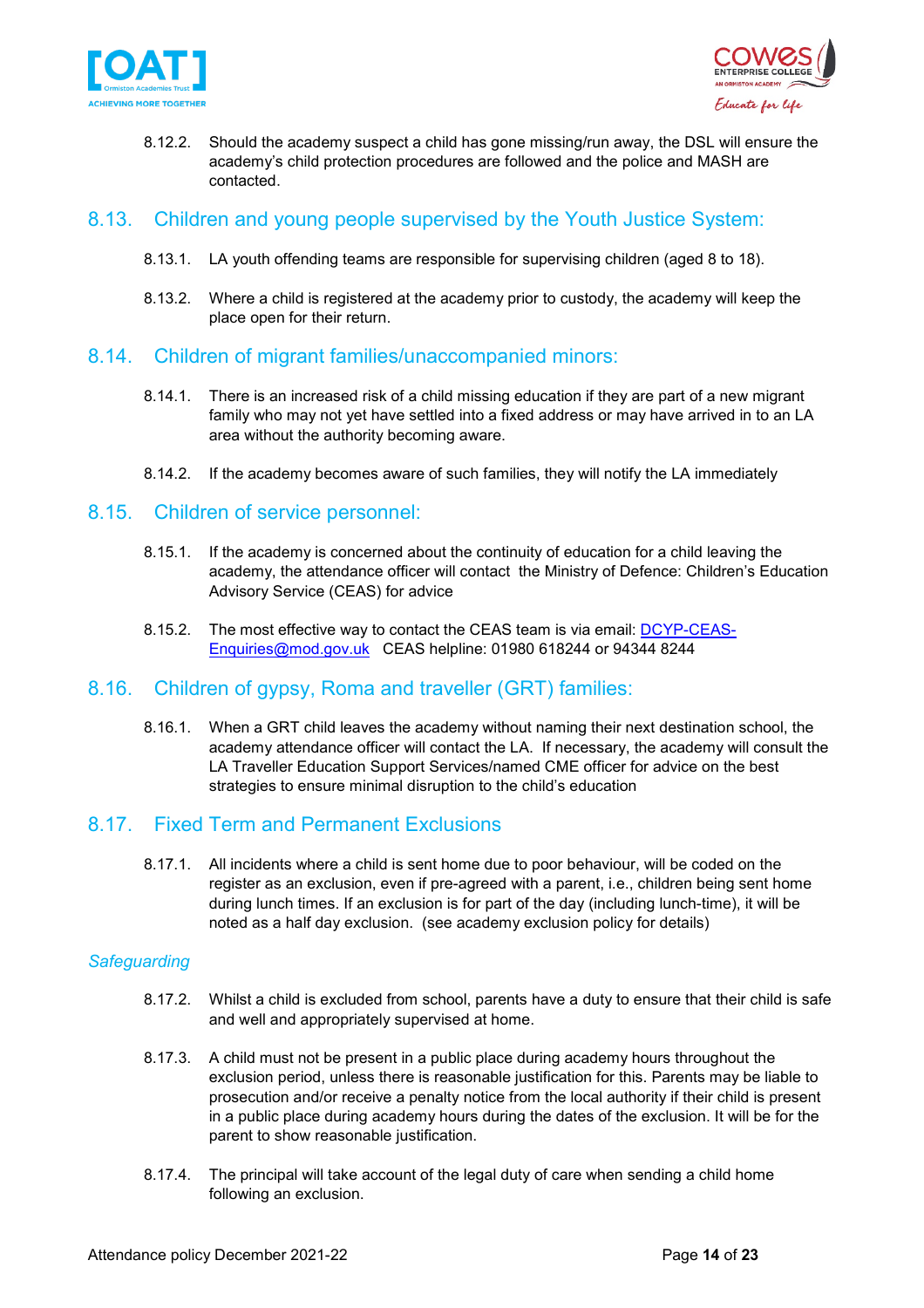



- 8.17.5. The academy will continue to ensure regular safe and well checks are completed. This is particularly important for additionally vulnerable children
- 8.17.6. Following a permanent exclusion, safe and well checks will be carried out until the result of any appeal is known.

# <span id="page-14-0"></span>9. Elective Home Education (EHE)

- 9.1. Elective home education is a term used to describe a choice by parents to provide education for their children at home instead of sending them to the academy full-time.
- 9.2. Whilst many home-educated children have an overwhelmingly positive learning experience this is not the case for all and can mean some children are less visible to services that are there to keep them safe and supported.
- 9.3. DfE guidance for local authorities sets out the role and responsibilities of LAs [Elective home](https://assets.publishing.service.gov.uk/government/uploads/system/uploads/attachment_data/file/791527/Elective_home_education_gudiance_for_LAv2.0.pdf)  [education: departmental guidance for local authorities \(publishing.service.gov.uk\)](https://assets.publishing.service.gov.uk/government/uploads/system/uploads/attachment_data/file/791527/Elective_home_education_gudiance_for_LAv2.0.pdf) whilst this guidance is primarily aimed at LAs, academies, our attendance staff and those maintaining the academy registers, will make themselves familiar with it. The academy will also follow the local authority policy
- 9.4. The decision by parents as to how to educate their child, whether at a school or at home, should be an informed, active and positive one. It is important that parents obtain sufficient information when making that decision.
- 9.5. We advise any parent who wishes to educate their child at home to discuss their decision with the academy first. Please contact the main academy reception in the first instance.
- 9.6. We will ensure we:
- Respond positively and constructively;
- Take all necessary steps to resolve any issues in school that may be influencing parents' consideration of EHE;
- Signpost the parent/carer to the local EHE Team, or the School Admissions team, who will provide further advice and guidance to help the parent to make an informed choice.

#### <span id="page-14-1"></span>9.7. Decision to home educate

- 9.7.1. Parents must inform the academy in writing that they intend to educate their child at home.
- 9.7.2. Once the letter of notification, written by the parent/carer, to home educate has been received, the academy will immediately notify the local authority elective home education officer (EHEO). – name and contact details of local authority EHEO here and the child's name will be removed from the academy register on receipt of the letter
- 9.7.3. The child's place at the academy will remain 'open' for 10 ten working days whilst the EHEO verifies with parents that they have made an informed choice about educating their child at home
- 9.7.4. The parent and child will be offered the opportunity to discuss their decision with the principal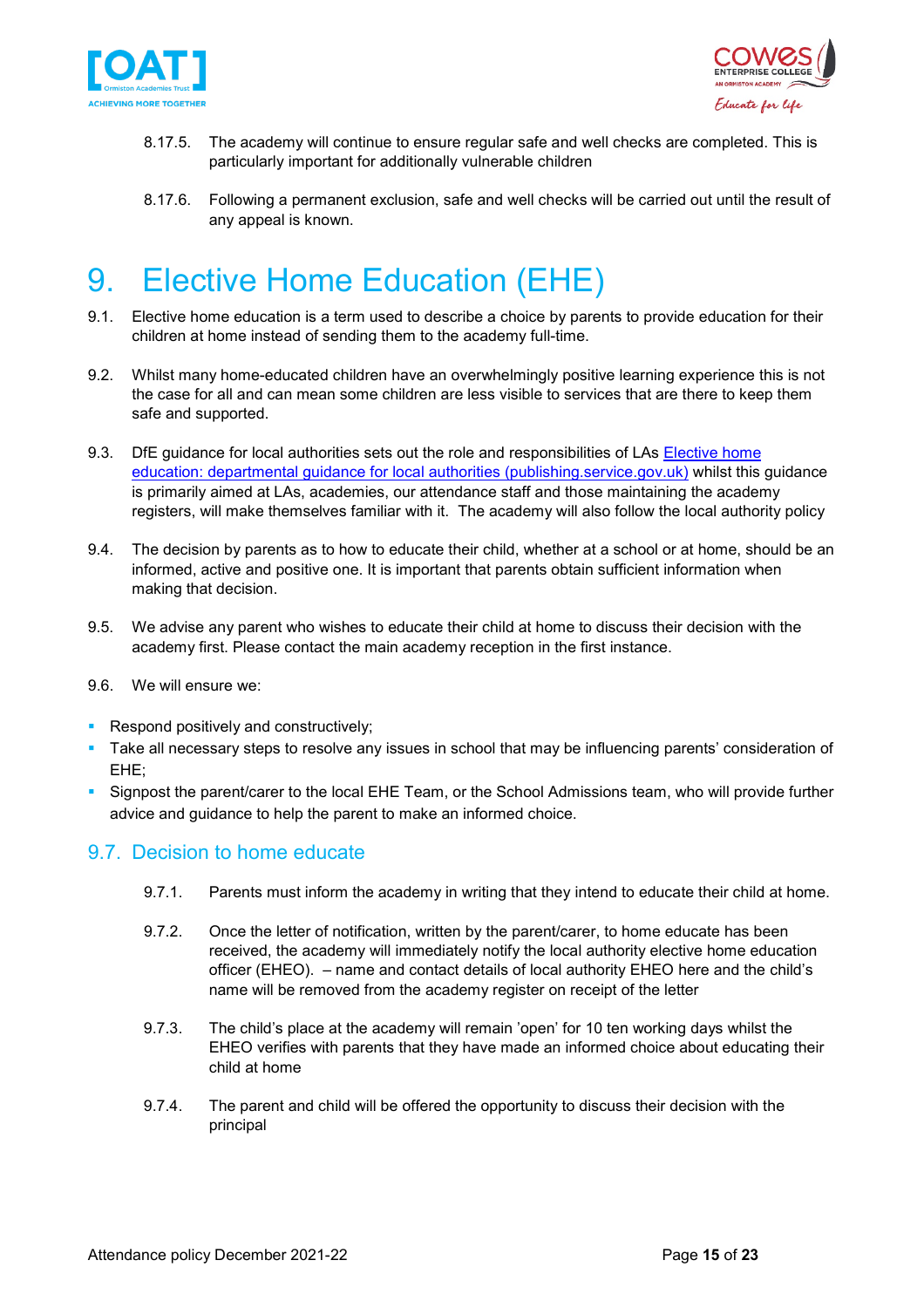



- 9.7.5. We will never seek to persuade parents to educate their children at home as a way of avoiding an exclusion or because the child has a poor attendance record. In the case of exclusion, we will follow the relevant legislation and have regard to the statutory guidance.
- 9.7.6. If a child has a poor attendance record, the academy and, if appropriate, local authority will seek to address the issues behind the absenteeism and use the other remedies available to them.

#### *Safeguarding*

9.8. The academy will complete a risk assessment for any vulnerable children for whom a parent elects to educate at home and will work closely with safeguarding partners if they feel that a child's welfare or safety is compromised.

### <span id="page-15-0"></span>10. Children with health needs who cannot attend school

- 10.1. Children with health needs are vulnerable.
- 10.2. The academy will contact their Local Authority named officer for the education of children with additional health needs when it is clear that the child will be away from school for 15 days or more, whether consecutive or cumulative due to health needs.
- 10.3. To support children with health needs who cannot attend, the academy will:
- Liaise with appropriate medical professionals to ensure minimal delay in arranging appropriate provision for the child
- Have a designated member of staff who will be responsible for the child and act as the main point of contact
- Liaise with the LA to monitor that the child receives full time education which is of good quality, (as defined in the statutory guidance Alternative Provision (20[1](#page-15-1)3)<sup>1</sup> which allows them to take appropriate qualifications, prevents them from slipping behind their peers in school and allows them to reintegrate successfully back into school as soon as possible *(full time is not defined in law but should equate to what the child would normally have in school- unless it would not be in the child's best interests, e.g. in KS4 this would be 25hrs a week)*
- Liaise with any alternative provision to ensure the child is safeguarded and carry out due diligence checks
- **Ensure the child has a comprehensive health care (or similar) plan which addresses medical, educational** social, emotional and mental health needs, has been contributed to by the child and parents/carers
- Record discussions, decisions taken and rationale
- 10.4. Ensure that cases are regularly reviewed and escalated if necessary with clear review arrangements and timescales. Children with vulnerabilities including children with special educational needs and disabilities, looked after children and children who have or have had a social worker

<span id="page-15-1"></span><sup>1</sup> DfE Statutory Guidance: Ensuring a good education for children who cannot attend school because of health needs January 2013 [Additional health needs guidance \(publishing.service.gov.uk\)](https://assets.publishing.service.gov.uk/government/uploads/system/uploads/attachment_data/file/941900/health_needs_guidance_accessible.pdf)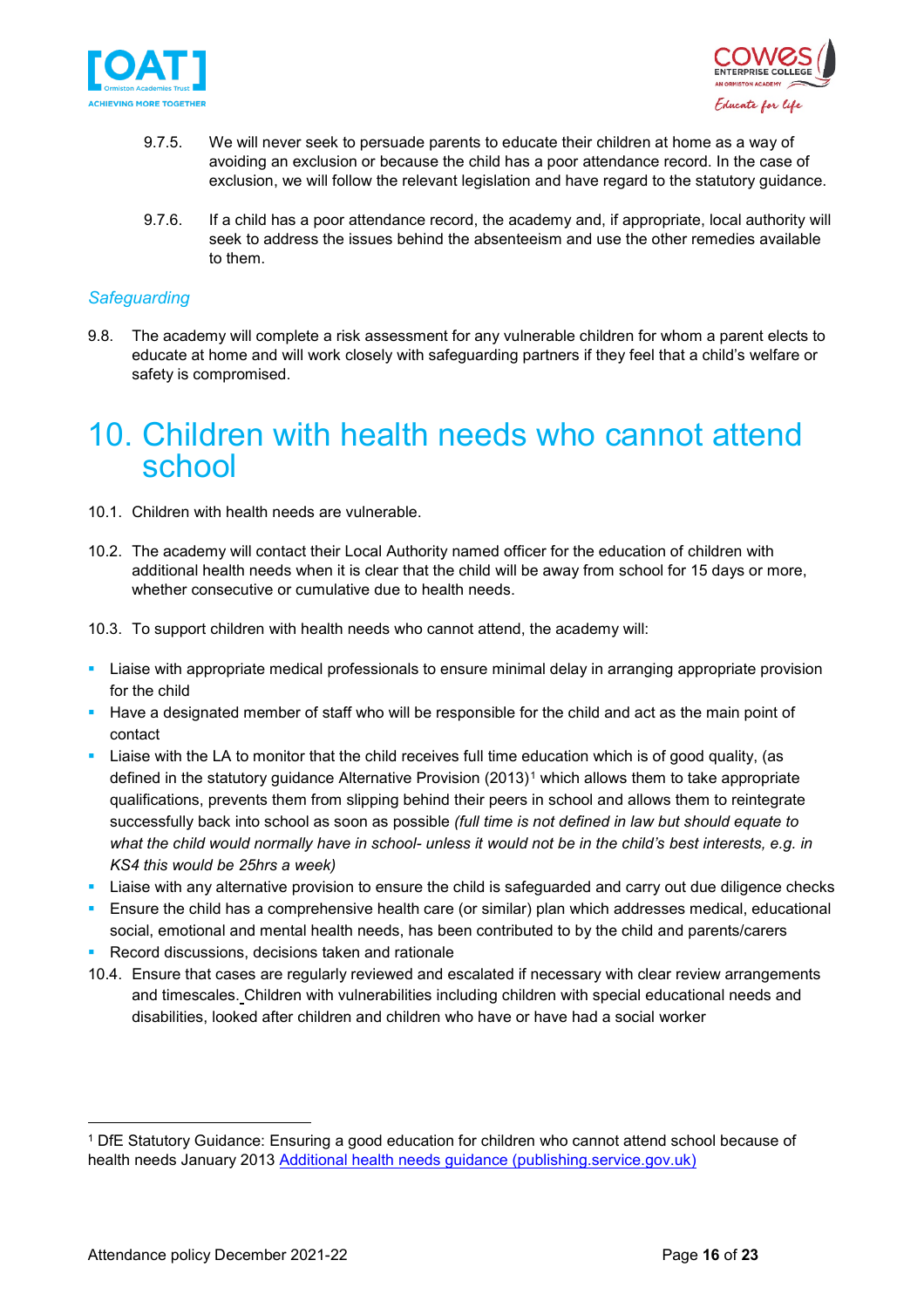



10.5. The academy will ensure that children with additional vulnerabilities are accurately identified and have a named lead professional responsible for coordinating their holistic needs. This will include monitoring their attendance

# <span id="page-16-0"></span>11. Alternative Provision

- 11.1. All professionals have a statutory responsibility to safeguard and promote the welfare of children. The tracking and reporting of attendance at alternative provision is an essential component in achieving this. Children at alternative provision are additionally vulnerable and will be closely monitored.
- 11.2. The senior leader with responsibility for alternative provision is Mrs Jemma Harding.
- 11.3. The arrangements for monitoring of attendance, contacting of parents and carrying out safe and well checks will form part of a written individual plan, agreed with the child, parents and alternative provider before the child begins their placement.
- 11.4. Attendance at off-site alternative provision will be monitored daily by the Academy FLA who will ensure that swift action is taken when a child does not attend their alternative provision place.
- 11.5. The academy will make regular visits to the alternative provision to meet the child, their link tutor and to check on their well -being and academic progress
- 11.6. Alternative providers are required to contact the academy on the first day by 10.30am whenever the child is absent.
- 11.7. The senior leader with responsibility for alternative provision will ensure arrangements are in place to formally monitor, report on attendance at alternative provision to SLT on a weekly basis, liaising with the DSL, SENCo LAC coordinator or other key colleagues as necessary
- 11.8. Children whose attendance falls below the academy's target will have a plan put in place to support better attendance
- 11.9. There is an expectation that any safeguarding concerns are raised with the designated safeguarding lead and that all alternative providers adhere to the child protection and safeguarding policies held by the academy

#### <span id="page-16-1"></span>11.10. Part-time timetables

- 11.11.All children, regardless of their circumstances, are entitled to a full-time education which is suitable to their age, ability, aptitude and any special educational needs they may have. Academies have a statutory duty to provide full time education for all children
- 11.12.In very exceptional circumstances there may be a need for a temporary part-time timetable to meet a child's individual needs. For example, where a medical condition prevents a child from attending fulltime education and a part-time timetable is considered as part of a re-integration package.
- 11.13.A part-time timetable will not be treated as a long-term solution. Any individual support programme or other agreement will have a time limit by which point the child is expected to attend full-time or be provided with alternative provision.
- 11.14.There will be an identified lead person with responsibility for monitoring the part -time timetable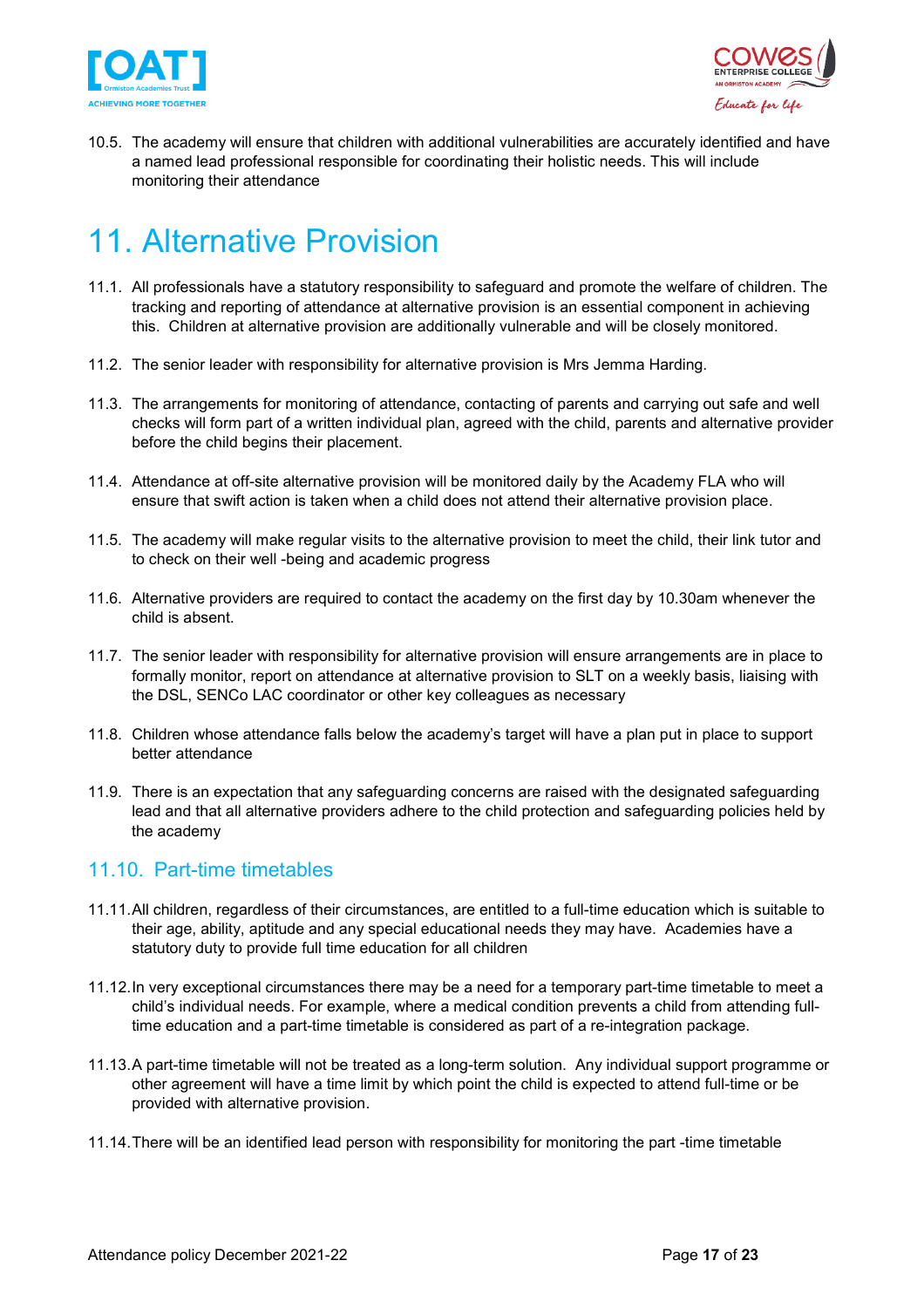



- 11.15.Therefore, part time timetables will last no longer than 6 weeks and formal written reviews will take place at least fortnightly and will include the child, parents/carers and other professionals as appropriate.
- 11.16. In agreeing to a part-time timetable, an academy has agreed to a child being absent from the academy for part of the week or day and therefore must record it as authorised absence.

#### *Safeguarding*

11.17.The academy will ensure that the DSL has been consulted, a risk assessment carried out and suitably robust arrangements are in place to ensure the ongoing safeguarding of any child on a part time timetable.

## <span id="page-17-0"></span>12. Support and Intervention

- 12.1. The academy recognises that early intervention can prevent poor attendance. We monitor attendance and punctuality throughout the year. We recognise that certain groups of children may be more at risk of poor attendance and will provide support and assistance wherever possible.
- 12.2. When a child is absent the academy may consider sending out information (exemplar in appendix 1) outlining the support that is available to parents to ensure good attendance.
- 12.3. If a child's absence then drops below 95% a concerns letter (exemplar in appendix 2) will be sent to the parent/carer where they will be advised their child's attendance will be monitored.
- 12.4. If still no improvement is seen, parents will receive an unauthorised absence letter (exemplar in appendix 3) informing them of the decision to mark any further absences as unauthorised unless medical evidence is provided.
- 12.5. In the case of persistent absence, arrangements will be made for parents to speak to the Academy FLA. It may become necessary for the FLA to become involved in a supportive capacity to promote improved attendance.
- 12.6. If a student's absence drops below 90%, the local authority Education and Inclusion service will be informed. Once referred to the E&I, they will attempt to resolve the situation by agreement. If the situation cannot be resolved and attendance does not improve, the E&I service has the power to issue sanctions such as prosecutions or penalty notices.

#### <span id="page-17-1"></span>12.7. School Targets and Initiatives

- 12.8. The school has targets to improve attendance and everyone has an important part to play in meeting these targets. Targets for the school and for classes are displayed in the school and on the academy website.
- 12.9. We have set a whole school attendance target of 96.5% attendance and we will keep you updated regularly about progress to this level and how your child's attendance compares.
- 12.10.Our target is to achieve better than this because we know that good attendance is the key to successful schooling
- 12.11.Information on any projects or initiatives that will focus on these areas will be provided on our website.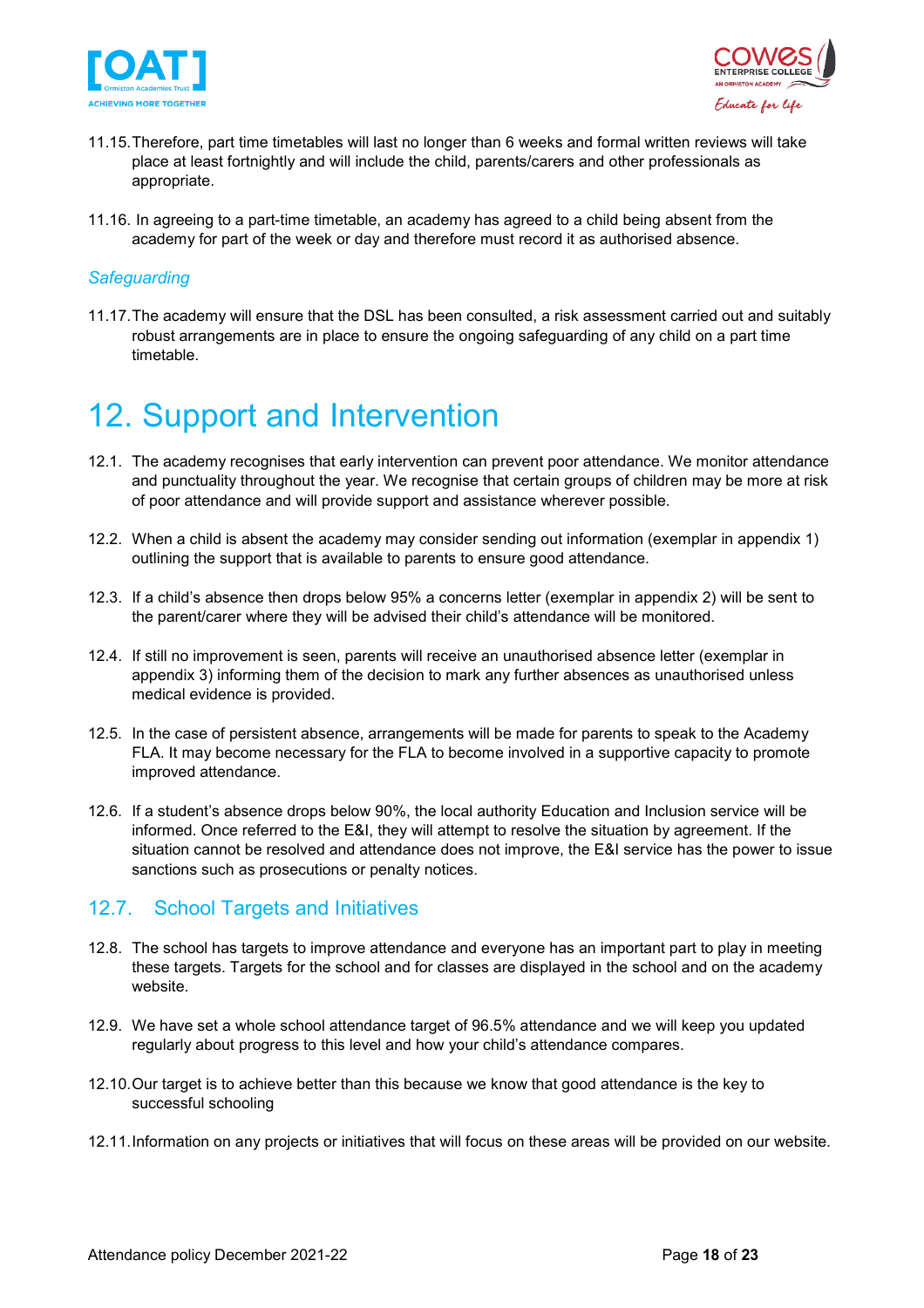



12.12.Academy leaders, governors and OAT regional directors and safeguarding manager ensure that attendance data, particularly for identified vulnerable groups is closely and regularly monitored identifying trends or patterns and assessing the impact of actions taken.

# <span id="page-18-0"></span>13. Rewards

- 13.1. The academy acknowledges 100% attendance in the following ways:
- **Celebration assemblies and through academy reward systems.**

Good attendance and punctuality will be rewarded in the following ways:

**Celebration assemblies and through academy reward systems.** 

## <span id="page-18-1"></span>14. Attendance Codes

The academy will use the attendance codes as published by the Department for Education School [attendance guidance \(publishing.service.gov.uk\)](https://assets.publishing.service.gov.uk/government/uploads/system/uploads/attachment_data/file/907535/School_attendance_guidance_for_2020_to_2021_academic_year.pdf) and will ensure any subsequent guidance is followed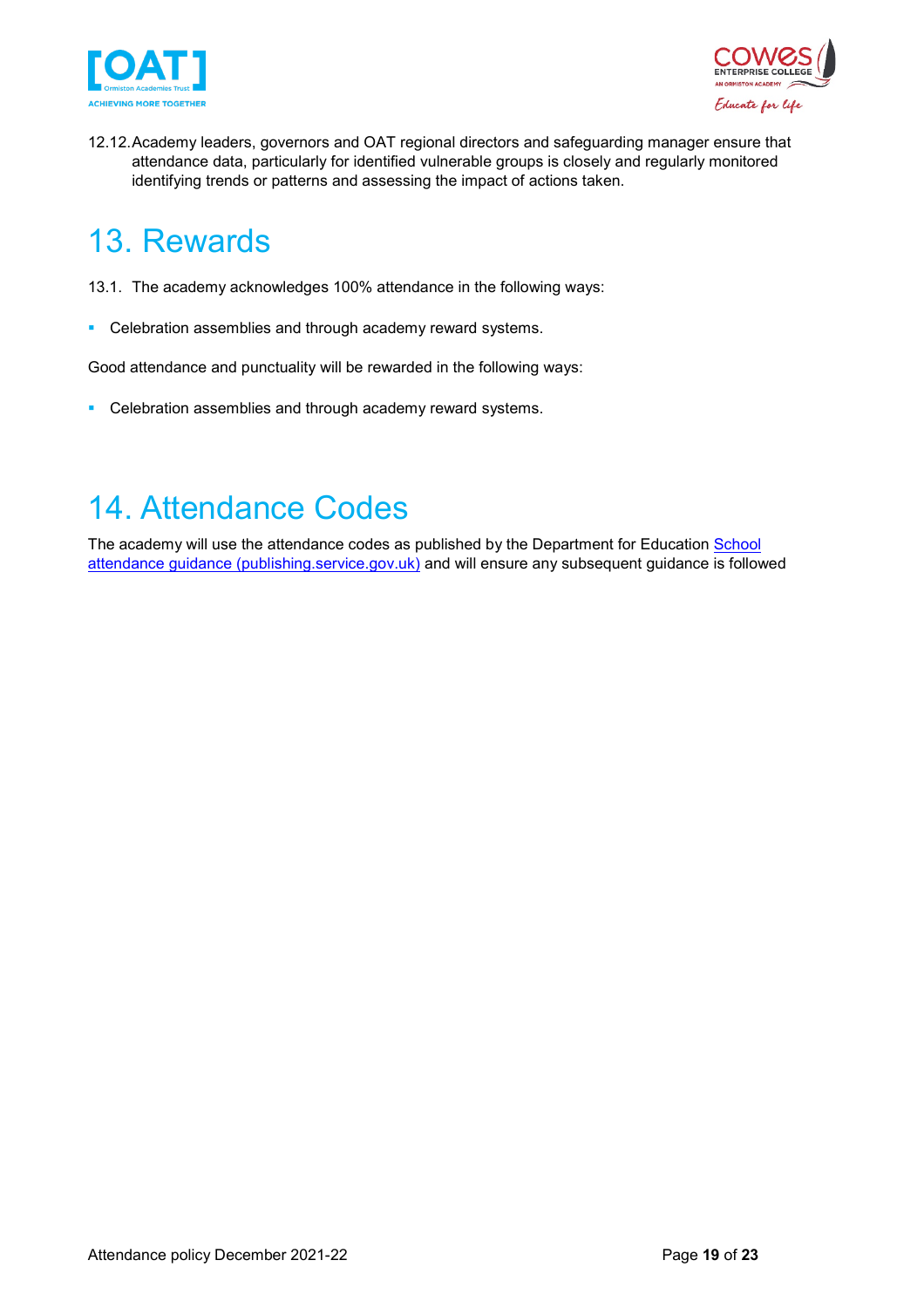



## <span id="page-19-1"></span><span id="page-19-0"></span>Appendix 1 EXEMPLAR First absence warning letter template

Appendix 1

«salutation»

«address\_block»

«date\_of\_printing»

Dear «salutation»,

I am writing with reference to «chosen\_forename»'s recent absence(s) from the academy and to take this opportunity to give you some information regarding the provision we are able to make for children, should «chosen\_forename» feel unable to attend in the future:

If a child is feeling a little unwell in the morning, they may well improve during the day and therefore, it is usually better to send them to the academy and we can provide a quiet working area until they feel able to re-join their classes.

We also provide 'stationary' areas for children to work in, should mobility be an issue so that they do not have to move around the academy. We would also allow students to leave lessons early to avoid crowds should they have an injury.

We have first aiders at Cowes Enterprise College, an Ormiston Academy that can assess the condition and, with your authorisation, administer medication should «chosen forename» feel unwell after arriving at the academy

We also have mentoring support for any children who have been absent due to sadness from a bereavement or other personal circumstances.

Heads of Year are always willing to support children and therefore should «chosen forename» have any problems or issues that may prevent «him\_her» from wanting to attend, please contact (insert academy name) immediately so that these problems or issues can be resolved.

We have a strong network of staff here at Cowes Enterprise College, an Ormiston Academy, and I am sure you will agree that whatever problem «chosen forename» may encounter, there is support available to «him\_her», to ensure regular attendance to the academy.

With kind regards,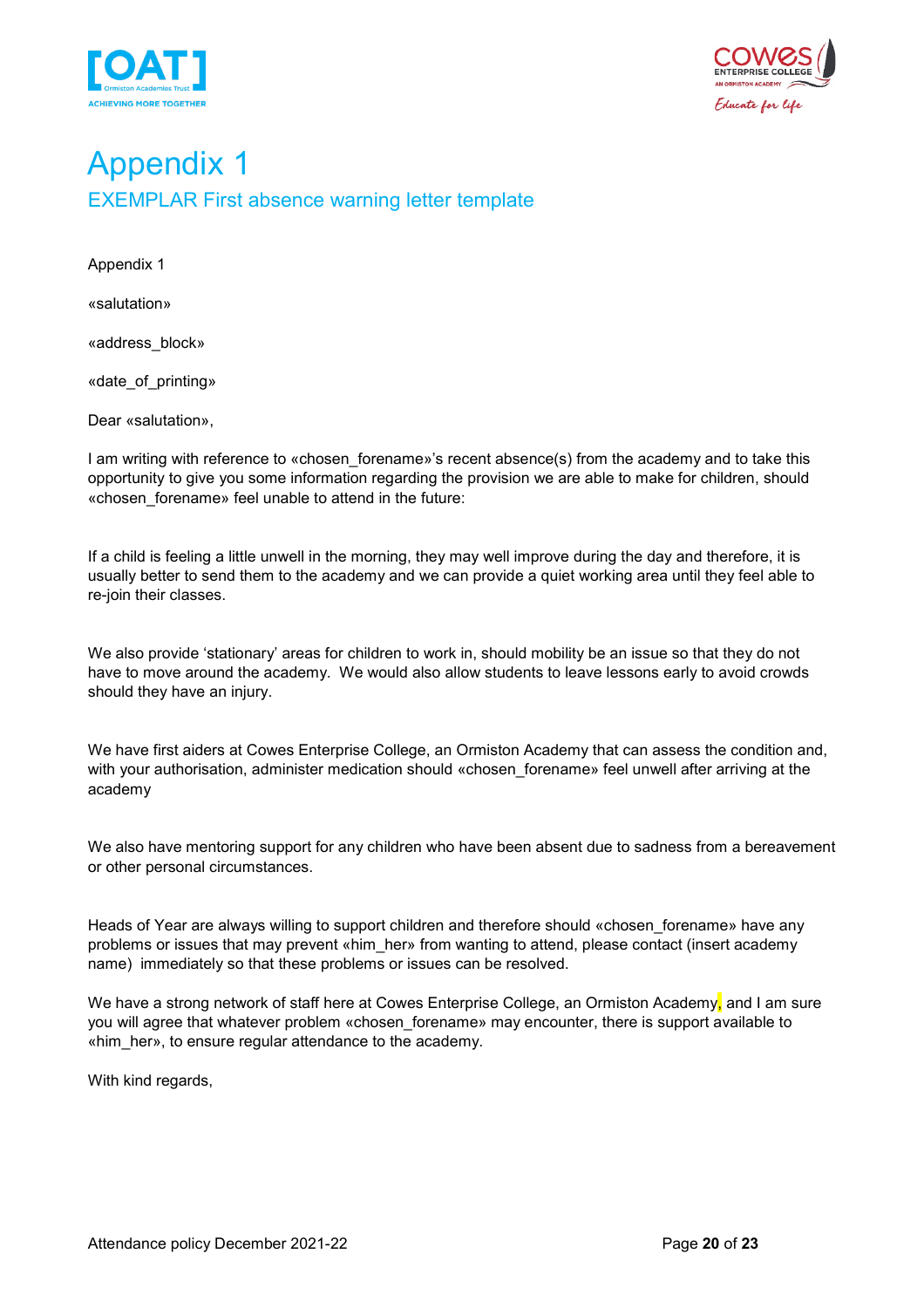



## <span id="page-20-1"></span><span id="page-20-0"></span>Appendix 2 EXEMPLAR Low attendance concerns letter template

«salutation»

«address\_block»

«date\_of\_printing»

«forename» «surname»

Dear «salutation»

I am writing to advise that «forename»'s attendance is currently «percentage attendance»%, which is a concern to (insert academy name) as this has a great impact on «forename»'s learning.

All children should reach a minimum of 98% attendance and I look forward to receiving your co-operation in this matter. The academy will continue to monitor «forename»'s attendance closely and look forward to seeing an improvement.

If there are any issues that we are unaware of that are impacting on «chosen forename»'s ability to attend College regularly, please contact me on 01983 203103 to discuss the matter further and to explore any further support that the academy can offer.

For every 1 day of absence, **5 lessons are missed,** for one week's absence **25 lessons are missed.** This is time that cannot be given back to «forename» and it may impact on any examinations «he\_she» may be entered for in the future.

Please could you contact the Academy FLA to arrange a meeting to look at what support we can put in place to resolve any issues or concerns

Yours sincerely,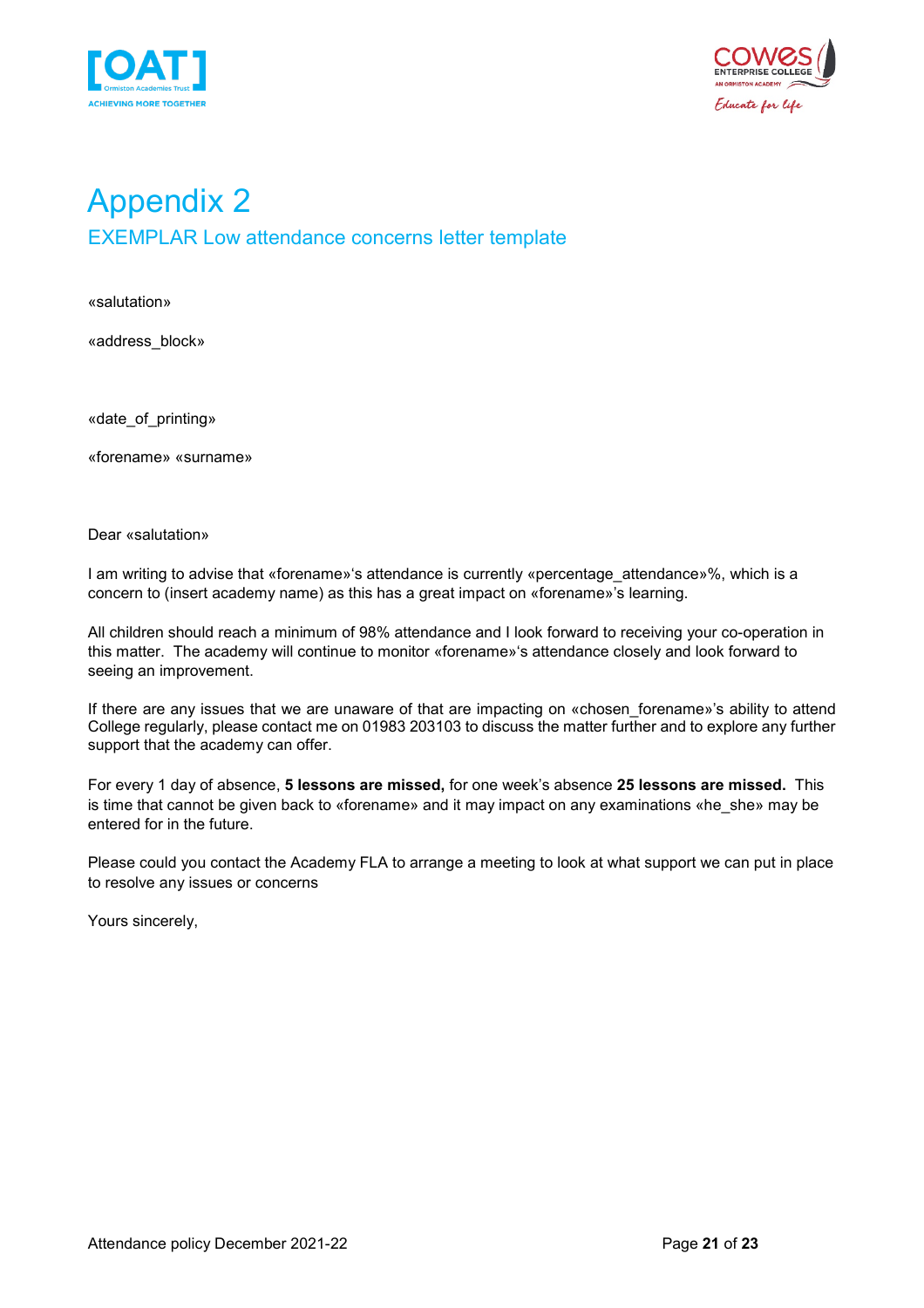



### <span id="page-21-1"></span><span id="page-21-0"></span>Appendix 3 EXEMPLAR Unauthorised absence letter template

«salutation»

«address\_block»

Student - «forename» «surname» - «reg»

Dear «salutation»

I am writing to advise you that «forename»'s attendance is currently «percentage attendance»%. We place great importance on attendance at (insert academy name) and the link between attainment and attendance and as such we expect all of our children to reach an attendance percentage of at least 98%.

I have no alternative at this time but to inform you that because of «forename»'s persistent absence, any absence «he\_she» may now have will be recorded as unauthorised and a doctor's note/medical certificate will be required to explain «his her» absence.

For every one day of absence **5 lessons are missed,** for one week's absence **25 lessons are missed.** This is time that cannot be given back to «forename» and it may impact on any examinations «he\_she» may be entered for.

I have to inform you that «forename»'s attendance is now a cause for concern and this will be reported to LA – Education and Inclusion Service which could lead to further action being taken, which in more serious cases can mean court action.

Section 444 of the Education Act 1996 makes it parents/carers responsibility to ensure their child's attendance at the academy which they are on roll. Failure to do so may result in legal action being taken.

I am sure you will agree that in order for «forename» to receive the best education available to «him\_her», «he\_she» needs to be attending the academy regularly.

I am inviting you to meet with me at Cowes Enterprise College to discuss how we can help and support «chosen\_forename»'s attendance to College. An appointment has been made for you on:

Date & Time

If you are unable to attend, please contact the main academy reception to arrange a more convenient date and time. Please report to reception on arrival.

I look forward to meeting with you.

With kind regards,